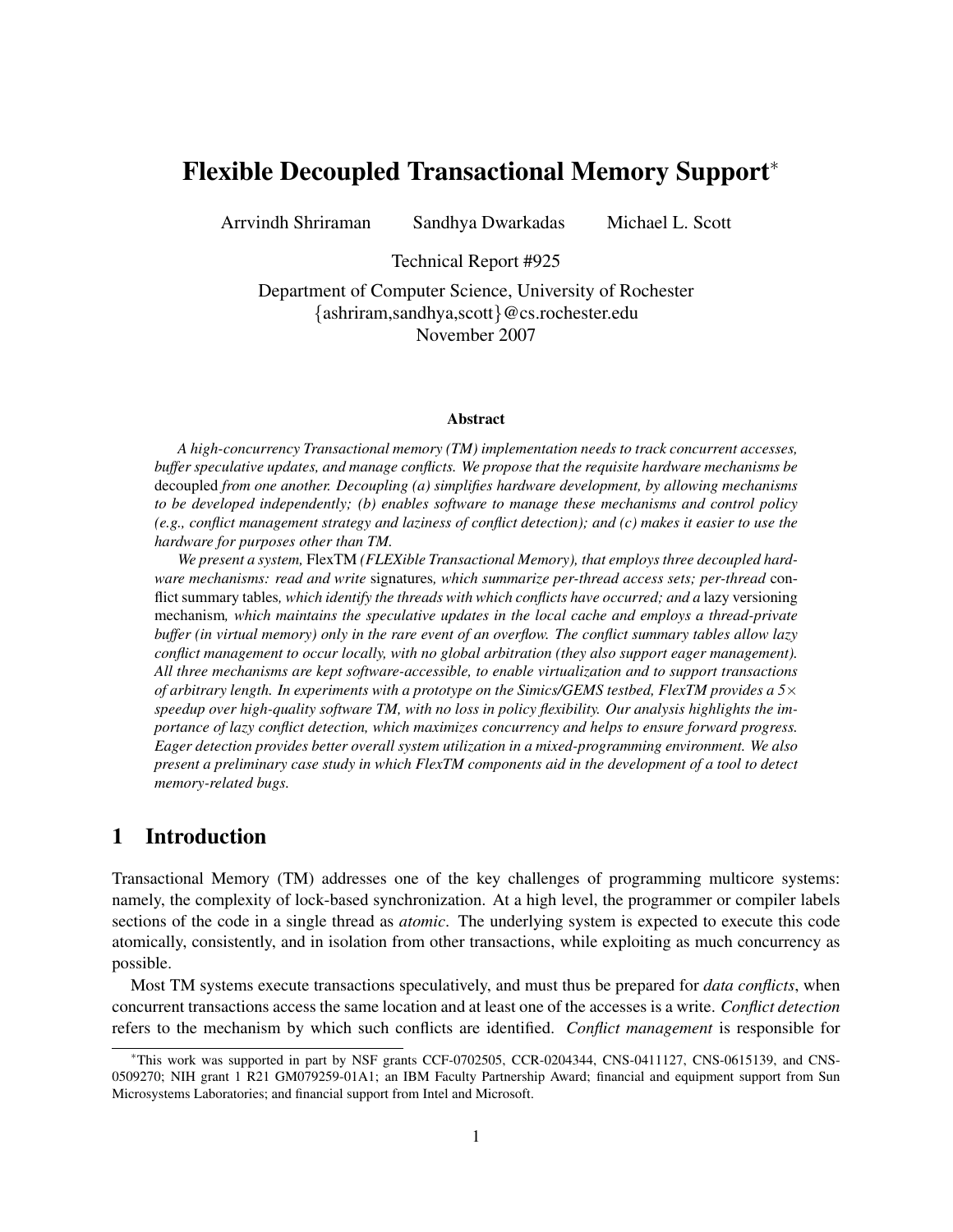arbitrating between conflicting transactions and deciding which should abort. Pessimistic (eager) systems perform both conflict detection and conflict management as soon as possible. Optimistic (lazy) systems delay conflict management until commit time (though they may *detect* conflicts earlier). TM systems must also perform *version management*, either buffering new values in private locations (a *redo* log) and making them visible at commit time, or buffering old values (an *undo* log) and restoring them on aborts. In the taxonomy of Moore et al. [27], undo logs are considered an orthogonal form of eagerness (they put updates in the "right" location optimistically); redo logs are considered lazy.

The mechanisms required for conflict detection, conflict management, and version management can be implemented in hardware (HTM) [1, 14, 16, 27, 28], software (STM) [11, 12, 15, 23, 29], or some hybrid of the two (HyTM) [10, 18, 26, 35]. Full hardware systems are typically inflexible in policy, with fixed choices for eagerness of conflict management, strategies for conflict arbitration and back-off, and eagerness of versioning. Software-only systems are typically slow by comparison, at least in the common case.

Several systems [6, 35, 40] have advocated *decoupling* of the hardware components required for TM, giving each a well-defined API that allows them to be implemented and invoked independently. Hill et al. [17] argue that decoupling makes it easier to refine an architecture incrementally. Shriraman et al. [34,35] argue that decoupling helps to separate policy from mechanism, thereby enabling flexibility in the choice of policy. Both groups suggest that decoupling may allow TM components to be used for other, nontransactional purposes [17] [35, TR version].

Several papers have found performance pathologies with certain policy choices (eagerness of conflict management; arbitration and back-off strategy) in certain applications [4, 32, 35, 36]. RTM promotes policy flexibility by decoupling version management from conflict detection and management—specifically, by separating data and metadata, and performing conflict detection only on the latter. While RTM hardware provides a single mechanism for both conflict detection and management, software can choose (by controlling the timing of metadata inspection and updates) when conflicts are detected. Unfortunately, metadata management imposes significant software costs [35].

In this paper, we propose more fully decoupled hardware, allowing us to maintain the separation between version management and conflict management without the need for software-managed metadata. Specifically, our FlexTM (FLEXible Transactional Memory) system introduces *conflict summary tables* (CSTs) to concisely capture conflicts between transactions. It also uses Bloom filter *signatures* (as in Bulk [6] and LogTM-SE [40]) to track and summarize a transaction's read and write sets, and adapts the versioning system of RTM (*programmable data isolation—PDI*), extending it to directory-based coherence and adding a hardware-filled overflow mechanism.

Though FlexTM relies on read and write signatures to maintain CSTs, the signatures are first-class objects, and can be used for other purposes as well. The CSTs, for their part, can be polled by software or configured to trigger a user-level handler when conflicts occur; this allows us to separate conflict detection from conflict management. In other words, while the hardware always detects conflicts immediately, software chooses when to notice, and what to do about it. FlexTM enables lazy conflict management without commit tokens [14], broadcast of write sets [6, 14], or ticket-based serialization [7]. It is, to our knowledge, the first hardware TM to implement lazy commits and aborts as entirely local operations, even with parallel commits in multiple threads.

As in RTM, PDI buffers speculative writes in local (private) caches, allowing those caches to grow incoherent under software control. Rather than fall back to software-only TM in the event of overflow, however, FlexTM moves evicted speculative lines to a thread-private *overflow table (OT)* in virtual memory. Both signatures and CSTs are independent of the versioning system.

Signatures, CSTs, and OTs are fully visible in software, and can be read and (at the OS level) written under software control. This allows us to virtualize these structures, extending transactions through context switches and paging. As in LogTM-SE, *summary signatures* capture the read and write sets of swapped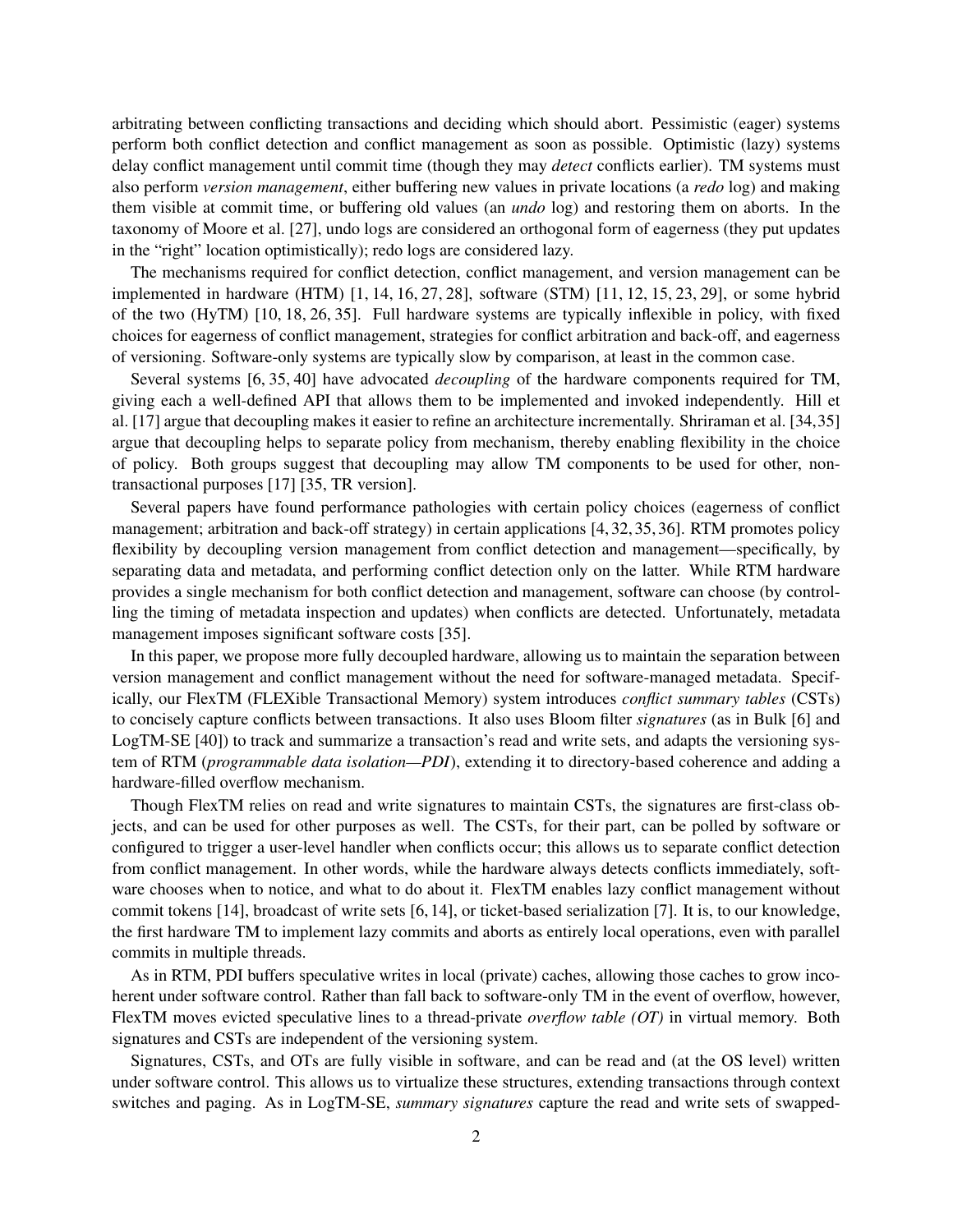out transactions. However, because we flush speculative state from the local cache when descheduling a transaction, unlike LogTM-SE, the summary signature is not on the path of every L1 access, but rather, is checked only on a miss.

We have developed a 16-core FlexTM CMP prototype on the Simics/GEMS simulation framework. We investigate performance using benchmarks that stress the various components of the system and the policy decisions implemented in software. Our results suggest that FlexTM's performance is comparable to that of fixed policy HTMs, and  $2\times$  and  $5\times$  better than that of hardware accelerated STMs and plain STMs, respectively. The results also indicate that lazy conflict management (for which FlexTM is ideally suited) serves to maximize concurrency and encourages forward progress of TM applications. On the other hand, Eager detection tries to maximize overall system utilization in a mixed-programming environment. These results underscore the importance of hardware that permits such policy specifics to be controlled in software.

## 2 Related Work

Transactional memory is a very active area. Larus and Rajwar [19] provide an excellent summary as of fall 2006. Due to limited space, we discuss only the most relevant proposals here.

The Bulk system of Ceze et al. [6] decouples conflict detection from cache tags by summarizing transaction read/write sets in Bloom filter signatures [2]. To commit, a transaction broadcasts its write signatures to all other transactions, which then compare to their own read and write signatures to detect conflicts. Conflict management (arbitration) is first-come-first-served, and requires global synchronization in hardware to order commit operations.

LogTM-SE [40] integrates the cache-transparent eager versioning mechanism of LogTM [27] with Bulk style signatures. LogTM-SE supports efficient virtualization (i.e., context switches and paging), but this is closely tied to eager versioning (undo logs), which in turn requires eager conflict detection and management to avoid inconsistent reads in a transaction. Also, since LogTM does not allow transactions to abort one another, it is possible for running transactions to "convoy" behind a suspended transaction.

UTM [1] and VTM [28] both perform lazy versioning using virtual memory, although they employ different data structures. UTM uses a log pointer per memory block. On a cache miss (local or forwarded request), a hardware controller walks an uncacheable in-memory data structure that specifies access permissions. VTM employs tables maintained in software and uses software routines to walk the table only on cache misses that hit in a locally cached lookaside filter. Like LogTM, both VTM and UTM require eager conflict management.

Hybrid TMs [10, 18] explore software approaches to handle transactions that overflow time and space resources while employing the underlying HTM system to handle common case bounded transactions. Hybrid TMs must maintain metadata compatible with the fallback STM and use policies compatible with the underlying HTM. SigTM [26] employs hardware signatures for conflict detection but uses a (always on) TL-2 [11] style software redo-log for versioning. Similar to the hybrid systems, it suffers from per-access metadata bookkeeping overheads. Furthermore, it supports only limited policies for contention management (i.e., only self aborts) and requires expensive commit time arbitration on every speculatively written location.

RTM [34,35] explored hardware acceleration of a TM fundamentally controlled in software. Specifically, it introduced (1) Alert-On-Update (AOU), which triggers a software handler when pre-specified lines are modified remotely, and (2) Programmable Data Isolation (PDI), which buffers speculative writes in (potentially incoherent) local caches. To decouple version management from conflict detection and management, however, RTM software had to segregate data and metadata, retaining much of the bookkeeping cost of all-software TM systems.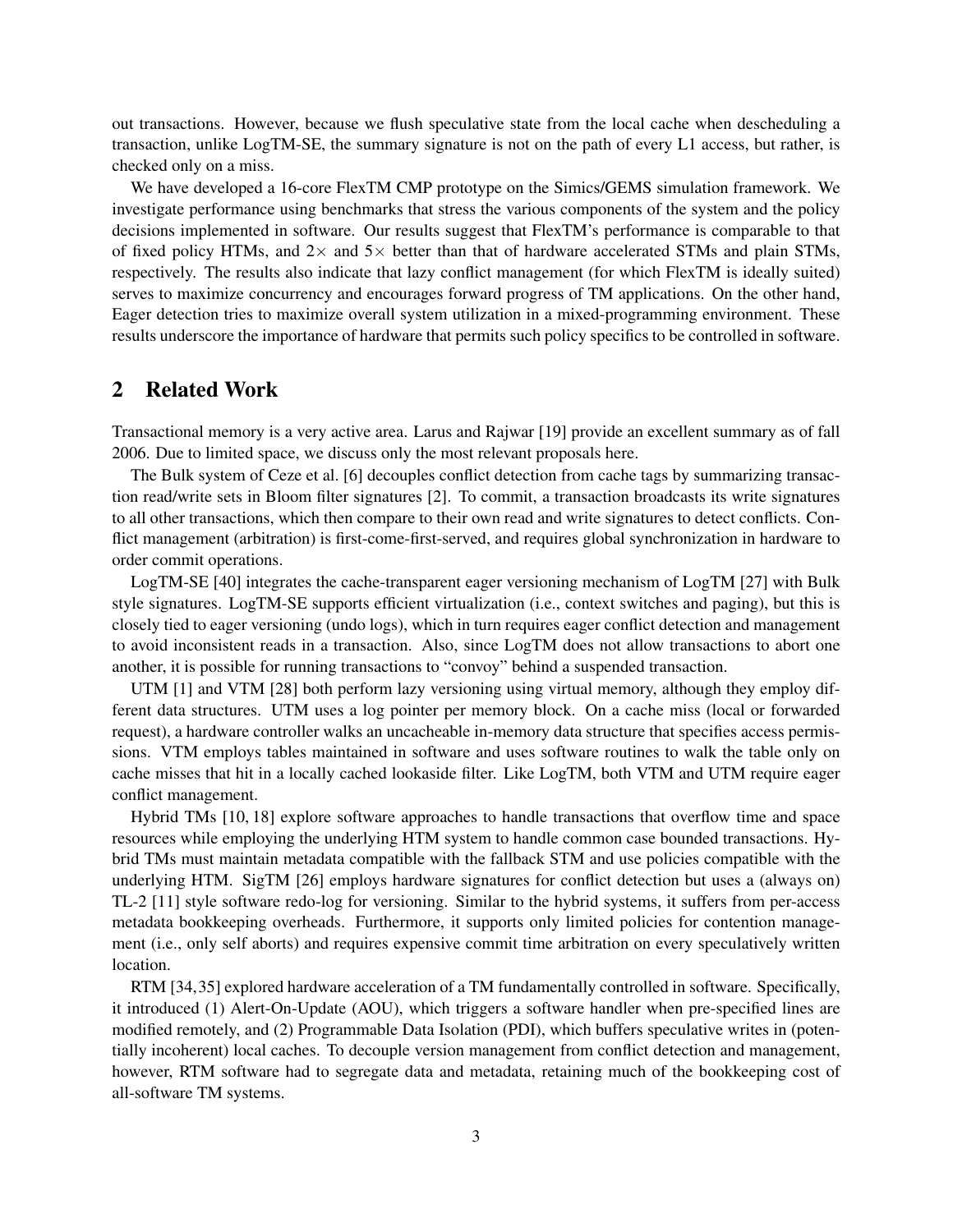## 3 FlexTM Architecture

FlexTM provides hardware mechanisms for conflict detection, conflict management, and versioning. We first describe these separately, then discuss how they work together to enable flexible TM.

### 3.1 Access Tracking: Read-Set and Write-Set Signatures

Bulk [6] and LogTM-SE [40] use Bloom filter *signatures* [2] to summarize the read and write sets of transactions in a concise but conservative fashion (i.e., false positives but no false negatives). Signatures decouple conflict detection from critical L1 tag arrays and enable remote requests to test for conflicts using local processor state, without walking in-memory structures [1, 28]. As in these systems, every FlexTM processor maintains a *read signature* (R*sig*) and a write signature (W*sig*) for the current transaction. The signatures are updated by the processor on transactional loads and stores. They allow the controller to detect conflicts when it receives a remote coherence request.

## 3.2 Conflict Tracking: Conflict Summary Tables

Existing proposals for both eager [1,27] and lazy [6, 14, 26] conflict detection track information on a cacheline-by-cache-line basis. FlexTM, by contrast, tracks conflicts on a processor-by-processor basis (virtualized to thread-by-thread). Specifically, each processor has three *Conflict Summary Tables (CST)s*, each of which contains one bit for every other processor in the system. Named *R-W*, *W-R*, and *W-W*, the CSTs indicate that a local read  $(R)$  or write  $(W)$  has conflicted with a read or write (as suggested by the name) on the corresponding remote processor. On each coherence request, the controller reads the local W*sig* and R*sig*, sets the local CSTs accordingly, and includes information in its response that allows the requestor to set its own CSTs to match.

### 3.3 Versioning Support: Programmable Data Isolation (PDI)

RTM [35] proposed a lazy versioning protocol (programmable data isolation (PDI)) that allowed software to exploit incoherence (when desired) by utilizing the inherent buffering capabilities of private caches. Programs use explicit *TLoad* and *TStore* instructions to inform the hardware of transactional memory operations: *TStore* requests isolation of a speculative write, whose value will not propagate to other processors until commit time. *TLoad* allows local caching of (previous values of) remotely *TStore*d lines.

FlexTM adapts PDI to a directory protocol and extends it to incorporate signatures and CSTs. It also simplifies the management of speculative reads, adding only two new stable states to the base MESI protocol, rather than the five employed in RTM [35]. Details appear in Figure 1.

FlexTM CMP's base cache protocol for private L1s and a shared L2 is an adaptation of the SGI ORIGIN 2000 [20] directory-based MESI, with the directory maintained at the L2 tags (see Figure 2). Local L1 controllers respond to both the directory and the requestor (response to the directory is used to indicate whether the cache line has been dropped or retained). Requestors make three different types of requests: *GETS* on a read (Load/*TLoad*) miss in order to get a copy of the data, *GETX* on a normal write (Store) miss/upgrade in order to get exclusive permissions as well as potentially an updated copy, and *TGETX* on a transactional store (*TStore*) miss/upgrade.<sup>1</sup>

A *TStore* results in a transition to the *TMI* state in the private cache (encoded by setting the T bit and dirty bit in conventional MESI – see Figure 2). A *TMI* line reverts to *M* on commit (propagating the speculative modifications) and to *I* on abort (discarding speculative values). On the first *TStore* to a line in

<sup>1</sup>*GETX* and *TGETX* represent either a request for data with exclusive access or an upgrade-to-exclusive message.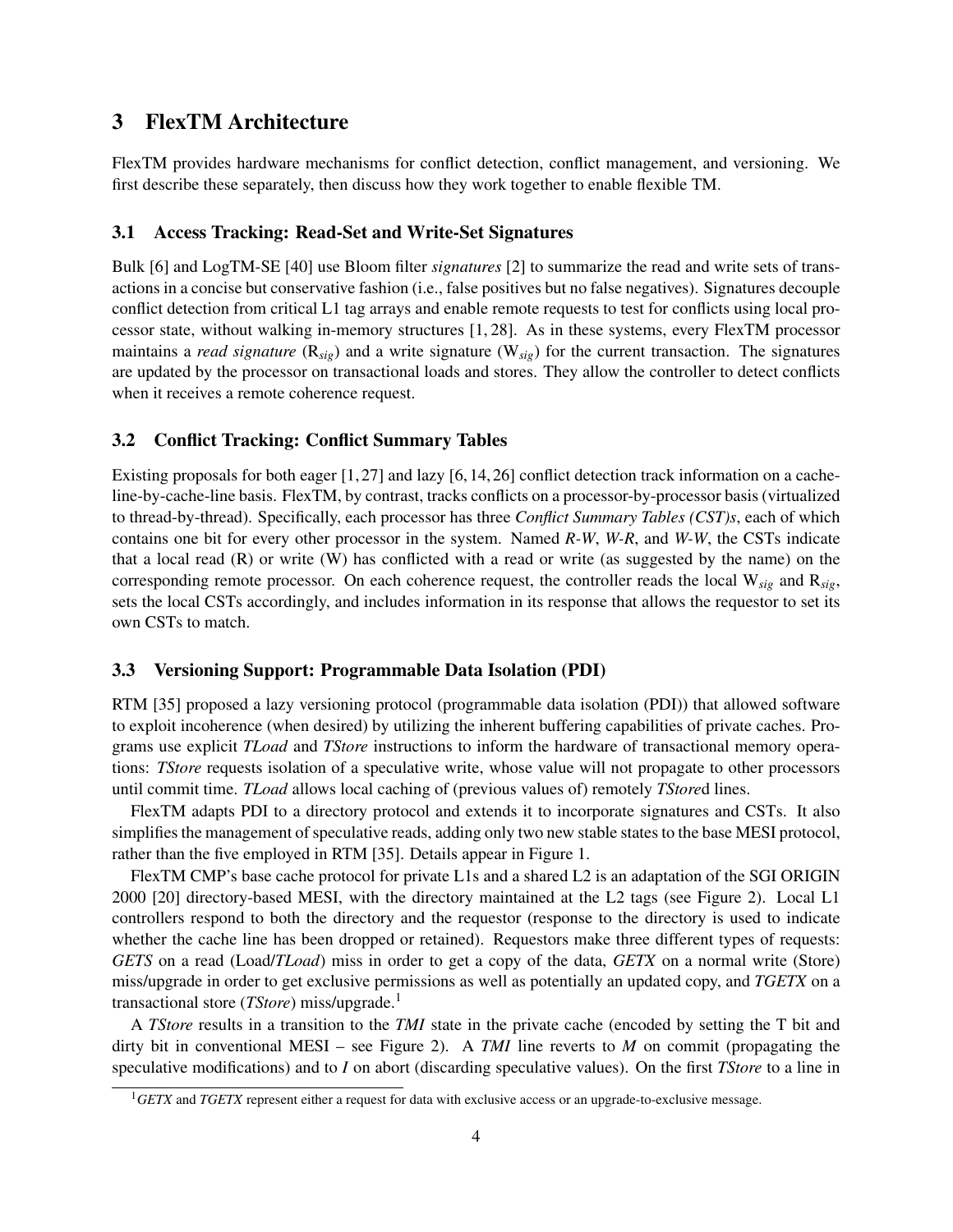*M*, TMESI writes back the modified line to L2 to ensure subsequent Loads get the latest non-speculative version. To the directory, the local *TMI* state is analogous to the conventional *E* state. The directory realizes that the processor can transition to *M* (silent upgrade) or *I* (silent eviction), and any data request needs to be forwarded to the processor to detect the latest state. The only modification required at the directory is the ability to support multiple owners. We accommodate this need by adding a mechanism similar to the existing support for multiple sharers. We track owners when they issue a *TGETX* request and ping all of them on other requests. In response to any remote request for a *TMI* line, the local L1 controller sends a *Threatened* response, analogous to the *Shared* response to a *GETS* request on an *S* or *E* line. In addition to transitioning the cache line to *TMI*, a *TStore* also updates the W*sig*. *TLoad* likewise updates the R*sig*.



Figure 1: Dashed boxes enclose the MESI and PDI subsets of the state space. Notation on transitions is conventional: the part before the slash is the triggering message; after is the ancillary action ('–' means none). GETS indicates a request for a valid sharable copy; GETX for an exclusive copy; TGETX for a copy that can be speculatively updated with *TStore*. X stands for the set {GETX, TGETX}. "Flush" indicates a data block response to the requestor and directory. S indicates a *Shared* message; T a *Threatened* message. Plain, they indicate a response by the local processor to the remote requestor; parenthesized, they indicate the message that accompanies the response to a request. An overbar means logically "not signaled".

State Encoding Responses to requests that hit in W*sig* or R*sig*

|     | M bit $ V \text{ bit} $ T bit $ $ |          |          |              | Hit in $W_{sig}$           | Hit in $R_{sig}$ |
|-----|-----------------------------------|----------|----------|--------------|----------------------------|------------------|
|     |                                   | $\theta$ |          |              | Request Msg   Response Msg | Response Msg     |
| S   |                                   |          | 0        | <b>GETX</b>  | Threatened                 | Invalidated      |
| М   |                                   |          | $\theta$ | <b>TGETX</b> | Threatened                 | Exposed-Read     |
| E   |                                   |          | 0        | <b>GETS</b>  | Threatened                 | Shared           |
| TMI |                                   | $\theta$ |          |              |                            |                  |
| TI  |                                   | 0        |          |              |                            |                  |

*TLoad*s when threatened move to the *TI* state (encoded by setting the T bit when in the I (invalid) state). (Note that a *TLoad* from *E* or *S* can never be threatened; the remote transition to *TMI* would have moved the line to *I*.) *TI* lines must revert to *I* on commit or abort, because if a remote processor commits its speculative *TMI* block, the local copy could go stale. The *TI* state appears as a conventional sharer to the directory.

On forwarded L1 requests from the directory, the local cache controller tests the signatures and appends the appropriate message type to the response message. On a miss in the W*sig*, the result from testing the R*sig*is used; on a miss in both, the L1 cache responds as in normal MESI. The local controller also piggybacks a data response if its deemed necessary (*M* state). Signature-based response types are shown in Figure 1. *Threatened* indicates a write conflict (hit in the W*sig*), *Exposed-Read* indicates a read conflict (hit in the R*sig*), and *Shared* or *Invalidated* indicate no conflict. When it sends a *Threatened* or *Exposed-Read* message, a responder *B* sets the bit corresponding to the requestor in its *R-W*, *W-W*, or *W-R* CSTs, as appropriate. The requestor likewise sets the bit corresponding to the responder in its own CSTs, as appropriate, when it receives the response.

Transaction commit is requested with a special variant of the CAS (compare-and-swap) instruction. If a *CAS-Commit* succeeds, the controller simultaneously reverts all local *TMI* and *TI* lines to *M* and *I*, respectively (achieved by flash clearing the T bits); if the *CAS-Commit* fails, the controller reverts all such lines to *I* (achieved by conditionally clearing the M bits based on the T bits and then flash clearing the T bits).

FlexTM enforces the single-writer or multiple-reader invariant for non-transactional lines. For transac-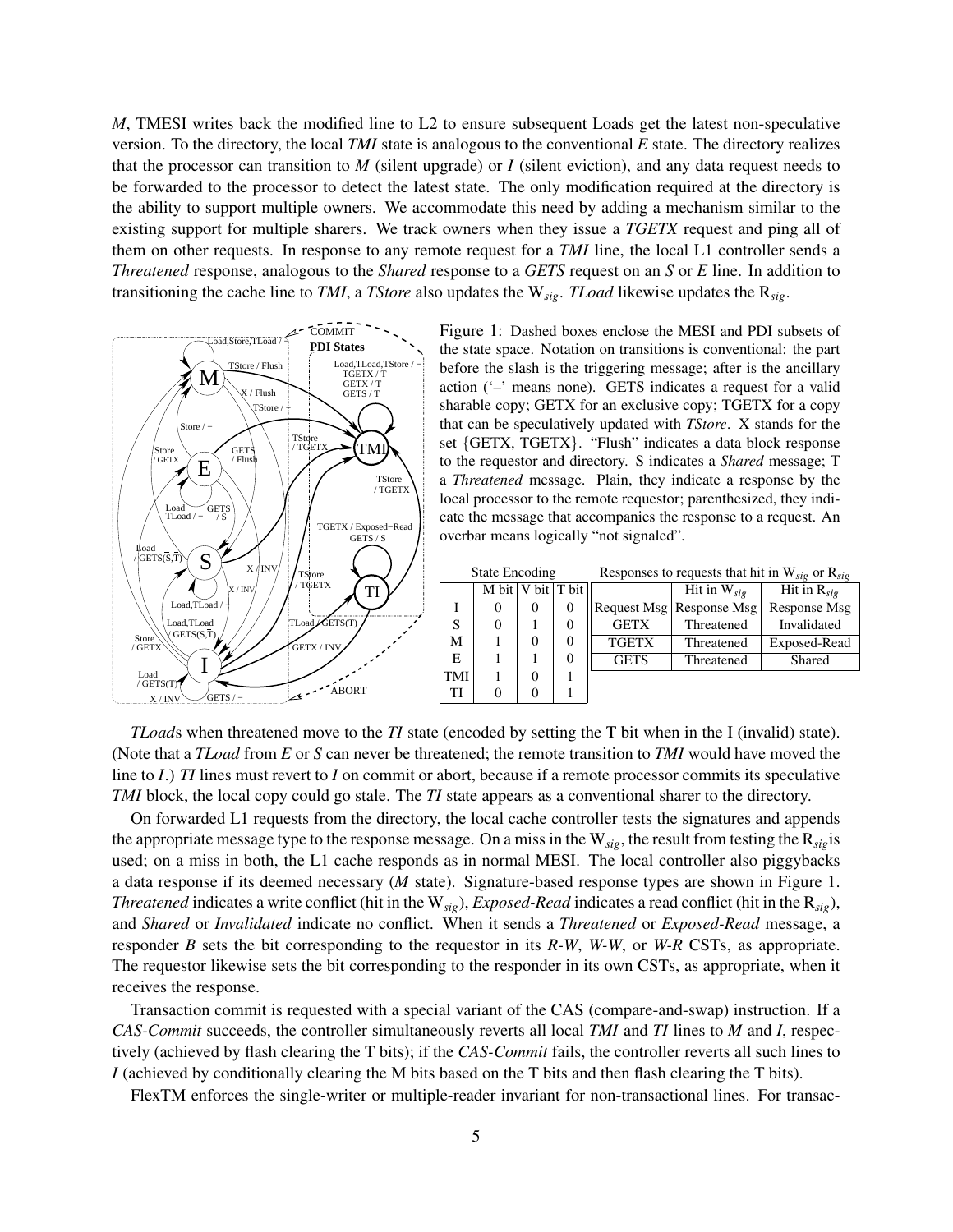tional lines, FlexTM also enforces (1) *TStore*s can only update lines in *TMI* state and (2) *TLoad*s that are threatened can only cache the block in *TI* state. Software is expected to ensure that at most one of the conflicting transactions commits. It can restore coherence to the system by triggering an *Abort* on the remote transaction's cache, without having to re-acquire exclusive access to store sets like other lazy systems [6,14].

#### 3.4 Explicit Aborts: Alert-On-Update (AOU)

The *Alert-On-Update (AOU)* mechanism, borrowed from RTM [34, 35], provides fast and flexible notification of conflicts. To use AOU, a program marks (*ALoad*s) one or more cache lines, and the cache controller effects a subroutine call to a user-specified handler if the marked line is invalidated. Alert traps require simple additions to the processor pipeline. Modern processors already include trap signals between the Load-Store-Unit (LSU) and Trap-Logic-Unit (TLU) [41]. AOU adds an extra message to this interface and an extra mark bit, 'A', to each line in the L1 cache. (An overview of the FlexTM hardware required in the processor core, the L1 controller, and the L2 controller appears in Figure 2.) RTM used AOU both to detect changes to transaction status words (initiated by conflict managers) and to perform conflict detection on metadata associated with objects accessed in the transaction. FlexTM uses AOU for the transaction status word only in order to obtain immediate notification of aborts performed by conflict management (it uses signatures and CSTs for conflict detection). Hence, FlexTM requires AOU support for only one cache line (i.e., the status word of the transaction, see Section 3.6) and can therefore use the simplified hardware mechanism (avoiding the bit per cache tag) proposed by Spear et al. [38]. More general AOU support might still be useful for non-transactional purposes [37].



Figure 2: FlexTM Architecture Overview (dark lines surround FlexTM-specific state).

#### 3.5 Programming Model

A FlexTM transaction is delimited by BEGIN\_TRANSACTION and END\_TRANSACTION macros. The first of these establishes conflict and abort handlers for the transaction, checkpoints the processor registers, configures per-transaction metadata, sets the transaction status word to active, and *ALoad*s that word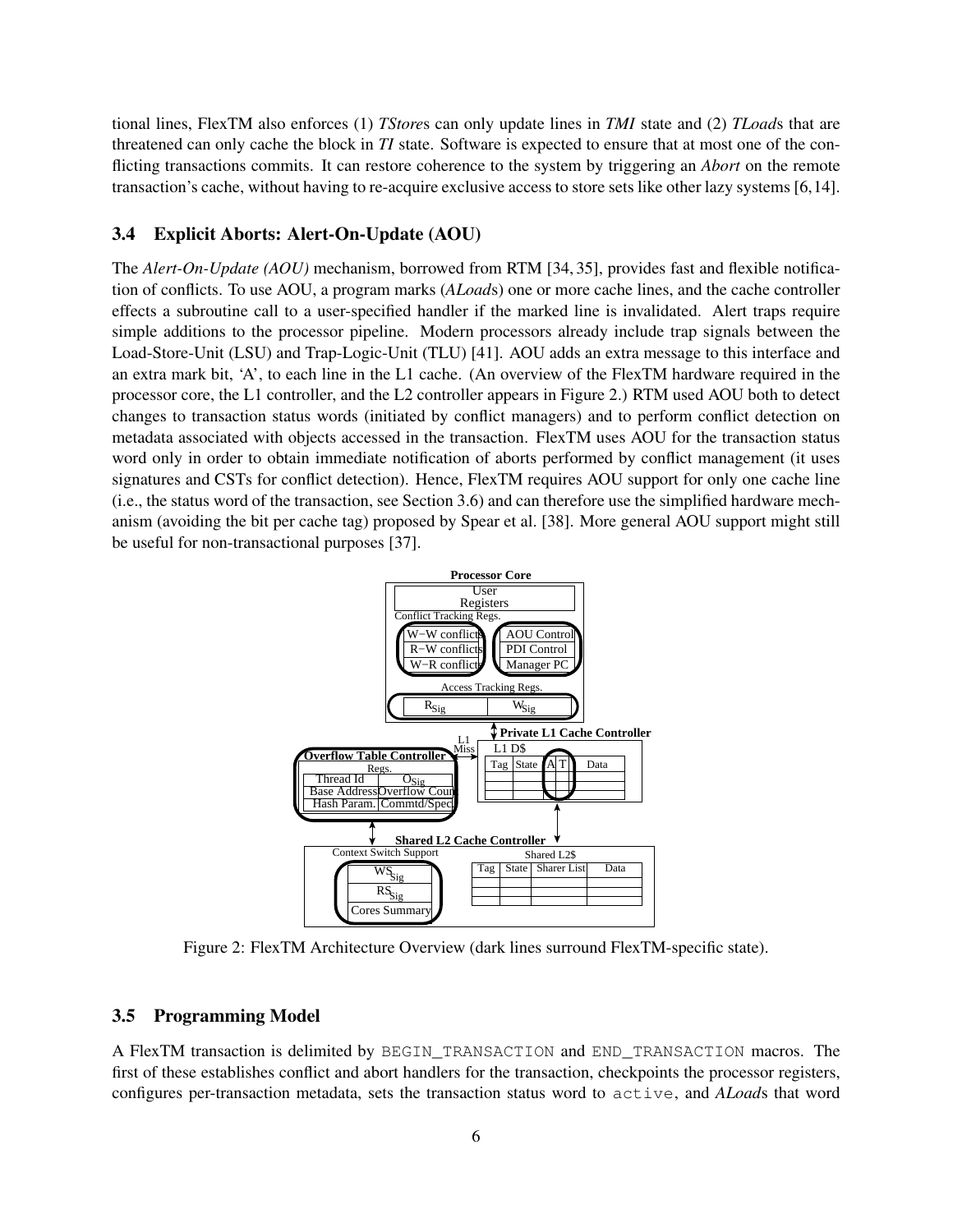(for notification of aborts). The second macro aborts conflicting transactions and tries to atomically update the status word from active to committed using *CAS-Commit*. In this paper, we have adopted the subsumption model for nesting with support for transactional pause and restart.

Within a transaction, a processor issues *TLoad*s and *TStore*s when it expects transactional semantics, and conventional loads and stores when it wishes to bypass those semantics. While one could imagine requiring the compiler to generate instructions as appropriate, our prototype implementation follows typical HTM practice and interprets ordinary loads and stores as *TLoad*s and *TStore*s when they occur within a transaction. This convention facilitates code sharing between transactional and nontransactional program fragments. Ordinary loads and stores can be requested within a transaction by issuing special instructions; while not needed in our experiments, these could be used to implement open nesting, update software metadata, or reduce the cost of thread-private updates in transactions that overflow cache resources (Section 4).

As captured implicitly in Figure 1, transactional and ordinary loads and stores to the same location can occur concurrently. While we are disinclined to require strong isolation [3] as part of the user programming model (it's hard to implement on legacy hardware, and is of questionable value to the programmer [39]), it can be supported at essentially no cost in HTM systems (FlexTM among them), and we see no harm in providing it. If the GETX request resulting from a nontransactional write miss hits in the responder's R<sub>sig</sub> or W<sub>sig</sub>, it aborts the responder's transaction, so the nontransactional write appears to serialize before the (retried) transaction. A nontransactional read, likewise, serializes before any concurrent transactions, because transactional writes remain invisible to remote processors until commit time (in order to enforce coherence, the corresponding cache line, which is threatened in the response, is uncached).

### 3.6 Bounded Transactions

In this section, we focus on bounded transactions (those that fit in the L1 cache and complete within an OS quantum); subsequent sections describe OS and hardware extensions to support unboundedness.

Every FlexTM transaction is represented by a software *descriptor* (Table 1) containing, among other fields, the transaction status word (TSW).

| Name                | Description                                       |
|---------------------|---------------------------------------------------|
| <b>TSW</b>          | active/committed/aborted/committing               |
| State               | running / suspended                               |
| $W_{sig} (R_{sig})$ | Write (Read) Signature                            |
| <b>CST</b>          | Conflict Summary Tables $(R-W, W-R, W-W)$         |
| OТ                  | Pointer to Overflow Table descriptor              |
| Abort <sub>PC</sub> | Alert handler (for AOU on TSW                     |
|                     | and for enforcing strong isolation)               |
| $CM_{PC}$           | Conflict Management handler (for Eager conflicts) |
| EЛ.                 | $Eager(1)/Lazy(0)$ conflict detection.            |

Commit() /\* Non-Blocking, Pre-emptible \*/ 1. copy-and-clear *W-R* and *W-W*registers 2. foreach i set in *W-R* or *W-W* 3. CAS(TSW[i], active, aborted) 4. *CAS-Commit*(TSW[my id], active,

committed)

5. If  $TSW[my_id] == active then Goto 1$ 

Figure 3: Simplified Commit Routine for *Lazy* transactions

Table 1: Transaction Descriptor Fields

Transactions of a given application can operate in either *Eager* or *Lazy* conflict detection mode. In *Eager* mode, when conflicts appear through response messages (i.e., *Threatened* and *Exposed-Read*), the processor effects a subroutine call to the handler specified by CM*PC*. The conflict manager either stalls the requesting transaction or aborts one of the transactions (lines 1-3 in Figure 3). The remote transaction can be aborted by atomically updating its TSW from active to aborted, thereby triggering an alert (since the TSW is always *ALoad*ed). Other eager conflict management systems [1, 27, 28] provide no way to abort remote transactions. In eager mode, when a transaction reaches its commit point, its CSTs will be empty since all prior conflicts will have been resolved. A transaction attempts to commit by executing a *CAS-Commit* to its TSW. If the *CAS-Commit* succeeds in replacing the expected old value (e.g., active) with the desired new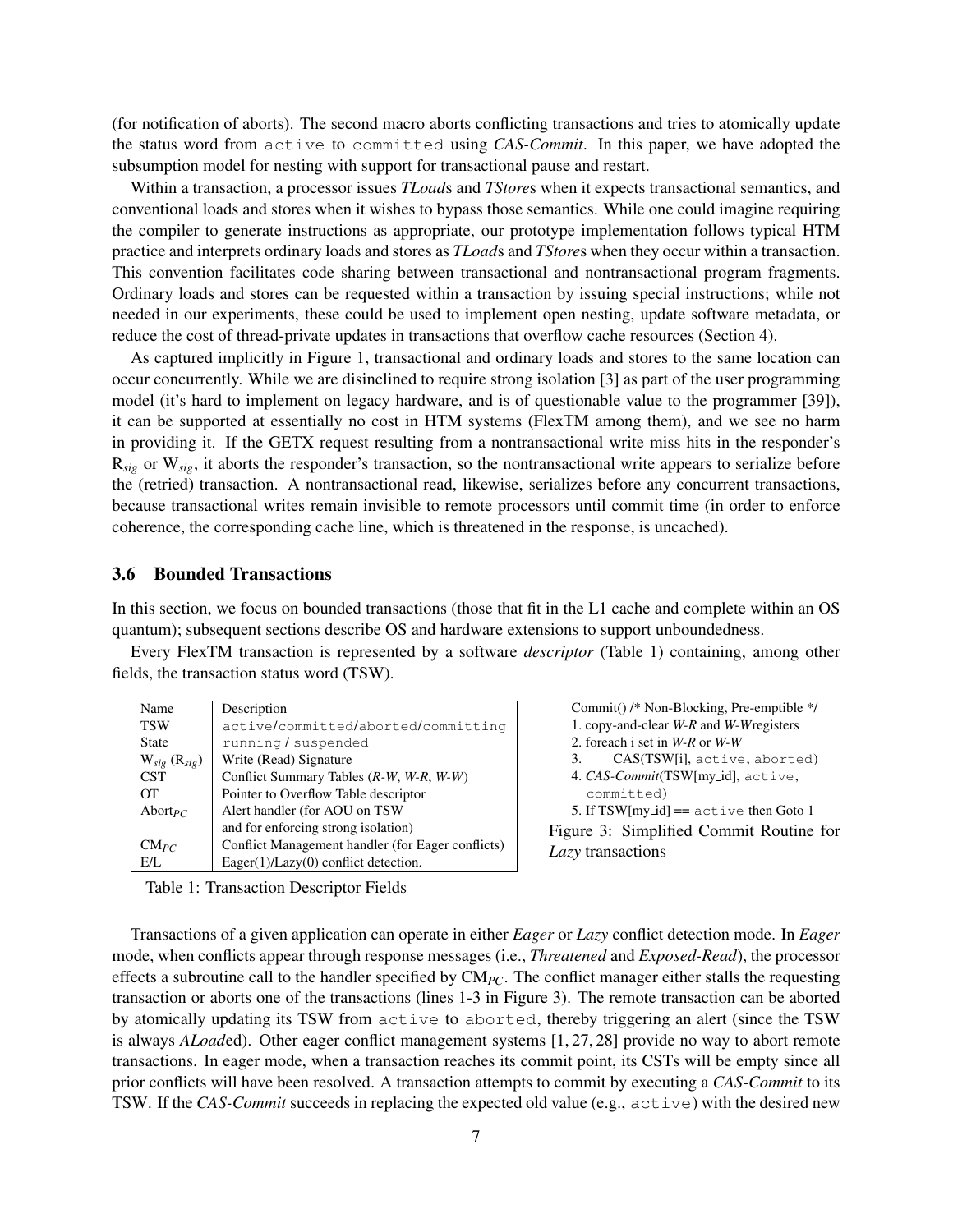value (e.g.,committed), the hardware flash-commits all locally buffered (*TMI*) state. The *CAS-Commit* will fail if the local *W-R* or *W-W* CST is not zero.

In *Lazy* mode, transactions are not alerted into the conflict manager. The hardware simply updates requestor and responder CSTs. At commit time, a transaction *T* needs to abort only the transactions found in its *W-R* and *W-W* sets in order to ensure serialization. No tokens [14], broadcast of store sets [6, 14], or ticket-based serialization [7] are required. To avoid spurious aborts, *T* may also clean itself out of *X*'s *W-R*, where *X* is the transaction in *T*'s *R-W*. *Lazy* transactions employ the *Commit()* routine shown in Figure 3. *Eager* transactions manage conflicts as soon as they are detected and only need to *CAS-Commit* their TSW to *committed* in *Commit()*.

All of the work for the *Commit()* routine occurs in software, with no need for global arbitration, blocking of other transactions, or special hardware states. *Lazy Commit()* uses a copy and clear instruction (similar to, e.g., clruw on the SPARC) to atomically access its own *W-R* and *W-W*. In lines 2–3 of Figure 3, for each of the bits that was set, transaction *T* aborts the corresponding transaction *R* by atomically changing *R*'s TSW from active to aborted. Transaction *R*, of course, could try to *CAS-Commit* its TSW and race with *T*, but since both operations occur on *R*'s TSW, conventional cache coherence guarantees serialization. After *T* has successfully aborted all conflicting peers, it performs a *CAS-Commit* on its own status word. If the *CAS-Commit* fails and the failure can be attributed to a non-zero *W-R* or *W-W* (i.e., new conflicts), the *Commit()* routine is restarted.

For common case transactions that do not overflow the cache [8], FlexTM uses the buffering capabilities (PDI support) of the cache without requiring any extra logging or software overhead. The read-write signatures and conflict summary table help eliminate the software overheads of indirection typically incurred by STM systems, while retaining/enabling policy flexibility.

## 4 Unbounded Space Support

To provide the illusion of unbounded space to transactions, the underlying system needs to support transactions in the presence of (1) L1 cache overflows and (2) physical memory virtualization (i.e., paging).

#### 4.1 Cache Evictions

Cache evictions must be handled carefully in FlexTM. First, signatures rely on forwarded requests from the directory to trigger lookups and provide conservative conflict hints (*Threatened* and *Exposed-Read* messages). Second, *TMI* lines holding speculative values need to be buffered and cannot be merged into the shared level of the cache.

Conventional MESI performs silent eviction of *E* and *S* lines, to avoid the bandwidth overhead of notifying the directory. In FlexTM, silent evictions of *E*, *S*, and *TI* lines also serve to ensure that a processor continues to receive the coherence requests it needs to detect conflicts. (Directory information is updated only in the wake of L1 responses to L2 requests, at which point any conflict is sure to have been noticed.) When evicting a cache block in *M*, FlexTM updates the L2 copy but does not change the directory state. Processor sharer information can be lost due to L2 evictions. To preserve the access conflict tracking mechanism, L2 misses result in querying all L1 signatures in order to recreate the sharer list. This mechanism behaves much like the *sticky bits* used in LogTM [27].

FlexTM employs a per-thread *overflow table (OT)* to buffer evicted *TMI* lines. The OT is organized in virtual memory in a manner similar to tagged memories in COMA [9] and remote-address-caches [21]. It is accessed both by software and by the L1 cache controller. The latter implements fast lookups on cache misses, allowing software to be oblivious to the overflowed status of a cache line, and fast cleanup and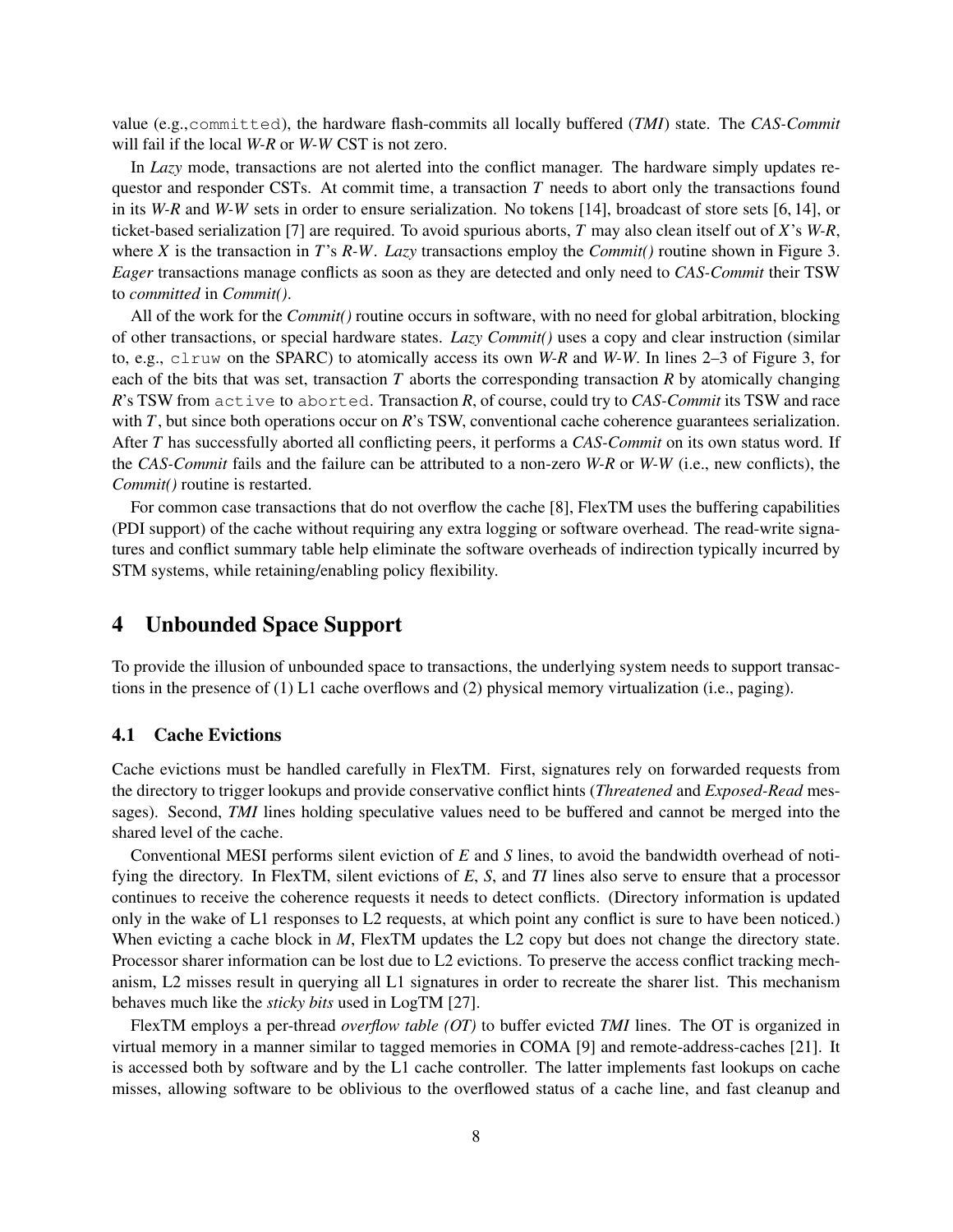atomic commit of overflowed state.

The controller registers required for OT support appear in Figure 2. They include a thread identifier, a signature (O*sig*) for the overflowed cache lines, a count of the number of such lines, a committed/speculative flag, and parameters (virtual and physical base address, number of sets and ways) used to index into the table.

On the first overflow of a *TMI* cache line, the processor traps to a handler, which allocates an OT, fills the registers in the L1 cache controller, and returns control to the transaction. We assume the OS ensures that OTs of active transactions lie in physically contiguous memory. If an active transaction's OT is swapped out, then the OS invalidates the Base-Address register in the controller. If subsequent activity requires the OT, then the hardware traps to a software routine that establishes a re-mapping, taking care that *TMI* lines aren't evicted (the L1 cache controller could easily support this routine by ensuring at least one entry in the set is free for non-*TMI* lines.) On any subsequent *TMI* eviction, the cache controller calculates the set index using the physical address of the line, accesses the set tags of the OT region to find an empty way, and writes the data block back to the OT instead of the L2. The controller tags the line with both its physical address (used for associative lookup) and its logical address (used to accommodate page-in at commit time; see below). The controller also adds the physical address to the *overflow signature* (O*sig*) and increments the *overflow count*.

The O*sig* provides quick lookaside checks for entries in the OT. Reads and writes that miss in the L1 are checked against the signature. On hits, they fetch the line from the OT and invalidate the OT entry. Misses are forwarded to the L2. Remote requests need to check only committed OTs (since speculative lines are private) and for only a brief span of time (during OT copy-back). When a remote request hits in the O*sig* of a committed transaction, the controller could perform lookup in the OT, much as it does for local requests, or it could NACK the request until copy-back completes. Our current implementation does the latter.

In addition to functions previously described, the *CAS-Commit* operation sets the Committed bit in the controller's OT state. This indicates that the OT content should be visible, activating NACKs or lookups. At the same time, the controller initiates a micro-coded copy-back operation. Note that there are no constraints on the order in which lines from the OT are copied back to their natural locations. This stands in contrast to time-based logs [27], which must proceed in reverse order (for undo logs) of insertion. On aborts, the OT is returned to the operating system. The next overflowed transaction allocates a new OT. When an OT overflows a way, the hardware generates a trap to the OS, which expands the OT appropriately.

With the addition of the overflow table controller, software is involved only for the allocation and deallocation of the OT structure. Indirection to the OT on misses, while unavoidable, is performed in hardware rather than in software, thereby reducing the resulting overheads. Furthermore, FlexTM's copyback is performed by the controller and occurs in parallel with other useful work on the processor.

Virtual Memory Paging Though presumably infrequent [8], page faults may nonetheless occur in the middle of a transaction. To accommodate paging, OT tags include both logical and physical addresses. The physical addresses are used for associative lookup, and to eliminate synonym and homonym problems [5]. The logical addresses are used during copy-back, to ensure automatic page-in of any nonresident pages. Though for simplicity we currently require that OTs be physically contiguous, they can themselves be paged, albeit as a single unit. In particular, it makes sense for the OS to swap out the OTs of de-scheduled threads. A more ambitious FlexTM design could allow physically non-contiguous OTs, with controller access mediated by more complex mapping information.

The only two challenges left to consider are (1) when a logical page is swapped out and its physical frame is reused for a different page in the application, and (2) when a logical page is re-mapped to a different physical frame. Since signatures are built using physical addresses (1) can only lead to false positives,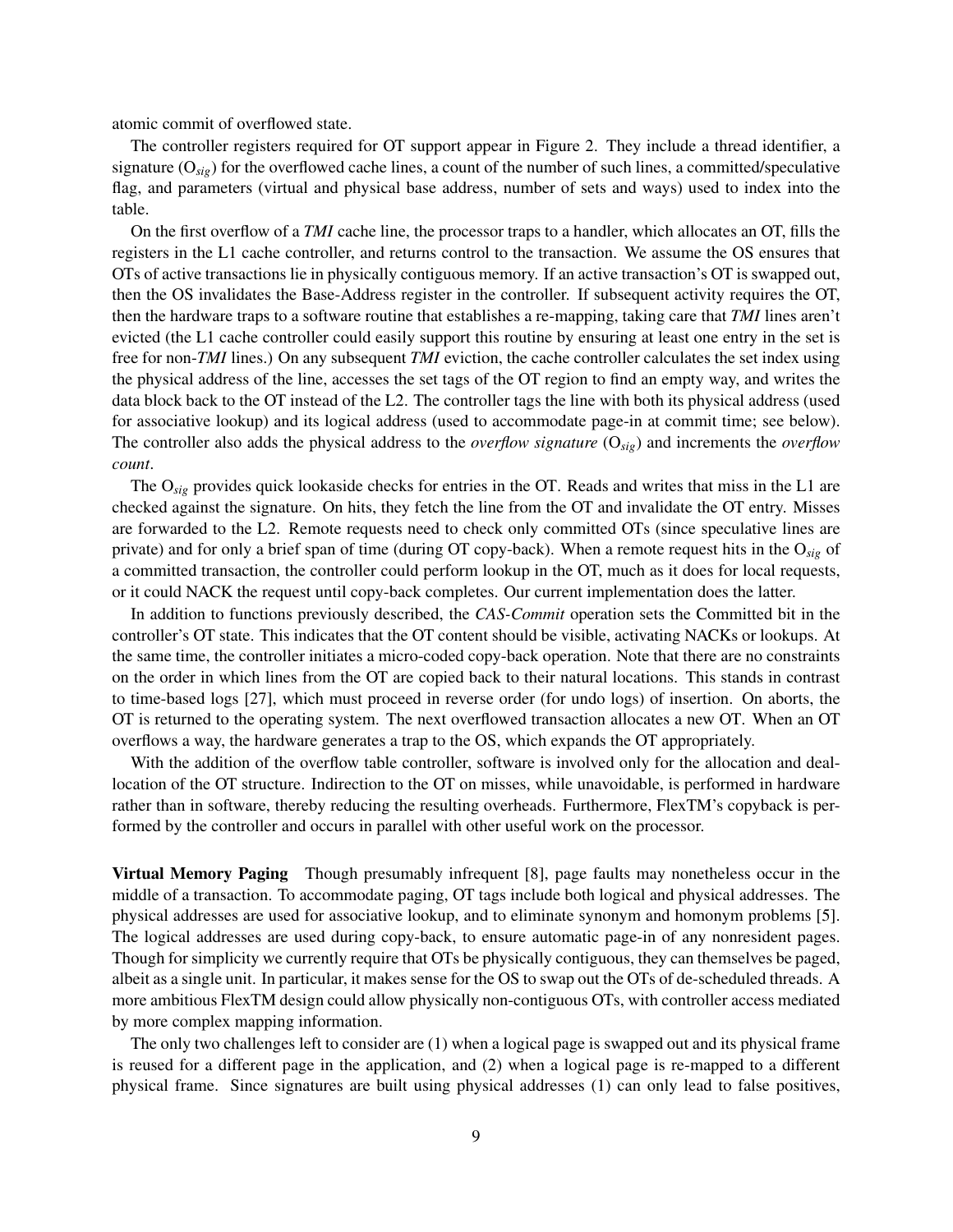which can cause spurious aborts. For (2) we adapt a solution first proposed in LogTM-SE [40]: as part of the unmap operation, the OS (as in all systems) sends invalidations to the directory that are forwarded to all appropriate L1 caches. The L1 controllers move invalidated *TMI* lines to the OT, where they are visible to the OS instance that initiated the unmap. When the logical page is assigned to a new physical frame, the OS interrupts all the threads that mapped the page. The OS tests each thread's R*sig* W*sig* and O*sig* for the old address of each block and, if the block is present, adds the new address. Furthermore, it also updates the corresponding tags of the OT entries with the new physical address.

## 5 Context Switch Support

STMs provide effective virtualization support because they maintain conflict detection and versioning state in virtualizable locations and use software routines to manipulate them. For common case transactions, FlexTM uses scalable hardware support to bookkeep the state associated with access permissions, conflicts, and versioning while controlling policy in software. In the presence of context switches, FlexTM separates the transactional state of an application from the hardware and manages it in software. This enables support for transactions to extend across context switches (i.e., to be unbounded in time [1]).

To track the accesses of descheduled threads, FlexTM maintains two summary signatures, RS*sig* and WS*sig*, at the directory of the system. When suspending a thread in the middle of a transaction, the OS unions (i.e., ORs) the signatures (R*sig* and W*sig*) of the thread into the current RS*sig* and WS*sig* installed at the directory.<sup>2</sup>

Following this the OS scheduler invoke routines to merge the current transaction's hardware state into the process's virtual memory. This hardware state consists of (1) the *TMI* lines in the local cache, (2) the OT registers, (3) the current R*sig* and W*sig*, and (4) the CSTs. After saving this state (in the order shown), the OS issues an *abort* instruction, causing the cache controller to revert all *TMI* and *TI* lines to *I*, and to clear the signatures, CSTs, and OT registers. This ensures that any subsequent conflicting access will miss in the private cache and generate a directory request. In other words, *for any given location, the first conflict between the running thread and a descheduled thread always results in a miss in the private cache*. The L2 controller consults the summary signatures on each L1 miss, and traps to software on the requesting processor when a conflict is detected.

The software handler mimics hardware operations on a per-thread basis, testing signature membership and updating the CSTs of suspended transactions. No special instructions are required, since the CSTs and signatures of the de-scheduled conflicting thread are all visible in virtual memory. Nevertheless, updates need to be performed atomically to ensure consistency when multiple active transactions conflict with a common de-scheduled transaction and update the CSTs concurrently. To support the handler's operations, the OS maintains a global *conflict management table (CMT)*, indexed by processor id, with the following invariant: *if transaction T is active, and executed on processor P when in the transaction, irrespective of the state of the thread (suspended/running), the transaction descriptor will be included in the active transaction list corresponding to processor P*. The handler uses the processor ids in its CST to index into the CMT and to iterate through transaction descriptors, testing the saved signatures for conflicts, updating the saved CSTs (if running in lazy mode), or invoking conflict management (if running in eager mode). Similar perusal of the CMT occurs at commit time if running in lazy mode. As always, we abort a transaction by writing its TSW. If the remote transaction is running, an alert is triggered since it would have previously *ALoad*ed its TSW. If suspended, the OS virtualizes the AOU operation by causing the transaction to wake up in a

<sup>2</sup>FlexTM updates RS*sig* and WS*sig* using a *Sig* message. The *Sig* message uses the coherence L1 request network and carries the processor's R*sig* and W*sig*. The directory updates the summary signatures and ACKs on the forwarding network. This avoids races between the ACK and remote requests that were forwarded before the summary signature was updated.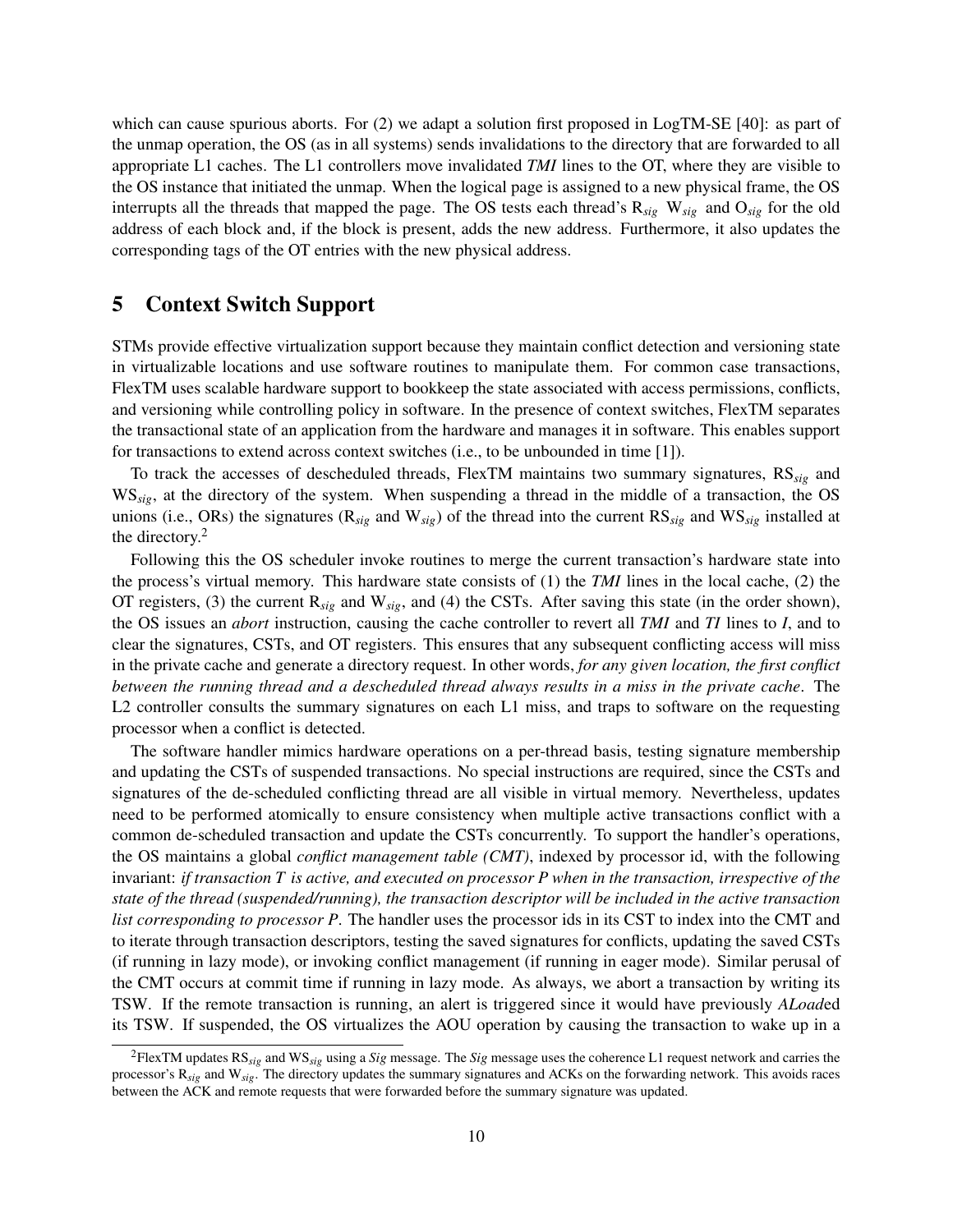software specified handler that checks the TSW and re-*ALoad*s it if still active.

When re-scheduling a thread, if the thread is being scheduled back to the same processor from which it was swapped out, the thread's R*sig*, W*sig*, CST, and OT registers are restored on the processor. The OS then re-calculates the summary signatures for the currently swapped out threads with active transactions and re-installs them at the directory. Thread migration is a little more complex, since FlexTM performs lazy versioning and does not re-acquire ownership of previously written cache lines. To avoid the inherent complexity, FlexTM adopts a simple policy for migration: abort and restart.

Along with RS*sig* and WS*sig*, the directory maintains a bitmap indicating the processors on which transactions are currently de-scheduled (the "Cores Summary" register in Figure 2). When the directory would normally remove a processor from the sharers list (because a response to a coherence request indicates that the line is no longer cached), the directory refrains from doing so if the processor is in the Cores Summary list and the line hits in RS*sig* or WS*sig*. This ensures that the L1 continues to receive coherence messages for lines accessed by de-scheduled transactions. It will need these messages if the thread is swapped back in, even if it never reloads the line.

Unlike LogTM-SE [40], FlexTM is able to place the summary signature at the directory rather than on the path of every L1 access, thereby avoiding the need for inter-processor interrupts to install summary signatures. Since speculative state is flushed from the local cache when descheduling a transaction, after a transaction is scheduled back in, the first access to a conflicting line is guaranteed to miss, and the conflict will be caught by the summary signature at the directory. Furthermore, LogTM-SE does not provide mechanisms to abort remote transactions, and this could lead to convoying of running transactions behind suspended transactions.

## 6 Complexity Analysis

In this section we quantify the area overhead of FlexTM and comment on its level of design complexity. Area estimates appear in Table 6. We consider processors from a uniform (65nm) technology generation to better understand microarchitectural tradeoffs. To simplify the analysis we consider only those add-ons required at the processor core: R*sig* and W*sig*, CSTs, cache state bits, and the OT controller. Requirements at the L2 level should be less cost and performance-critical, and no more onerous.

FlexTM shares its signature design with Bulk [6], LogTM-SE [40], and SigTM [26]. Only for the 8-way multithreaded Niagara-2 do these have a noticeable area impact: 2.2%; on Merom and Power6 they add only  $\sim$ 0.1%. These results appear to be consistent with those of Sanchez et al. [31]. The CSTs for their part are full-map bit-vector registers (as wide as the number of processors), with three per hardware context.

FlexTM adds two state bits ('A' and 'T') to each cache line, plus ID bits on an SMT to identify the owner of a TMI cache line. We do not expect the extra bits to affect the latency of the L1 cache because (a) they have minimal impact on the L1 area (less than 4% on Niagara-2, well under 1% on Merom and Power6), and (b) the state array is typically accessed in parallel with the higher latency data array. For the uncommon overflow case, the OT controller adds less than 0.5% to core area. Its FSM is very similar to the existing translation storage buffer (TSB) walker in Niagara-2 [41]; the dominant sub-structures are the buffers and MSHRs required to interface with the L1 and L2.

To conclude, FlexTM's add-ons have noticeable area impact (∼2.6%) only in the case of high core multithreading (e.g., Niagara-2's 8-way SMT) with small caches lines. The overheads imposed on out-of-order CMP cores (Merom and Power6) are well under 1%. These overheads seem particularly small given that FlexTM makes a number of important contributions towards supporting redo-logging and lazy conflict management without embedding policy in hardware. First, CSTs enable commit/abort management (for eager or lazy conflict management) to occur entirely locally, and enable transactions to commit in parallel. Previ-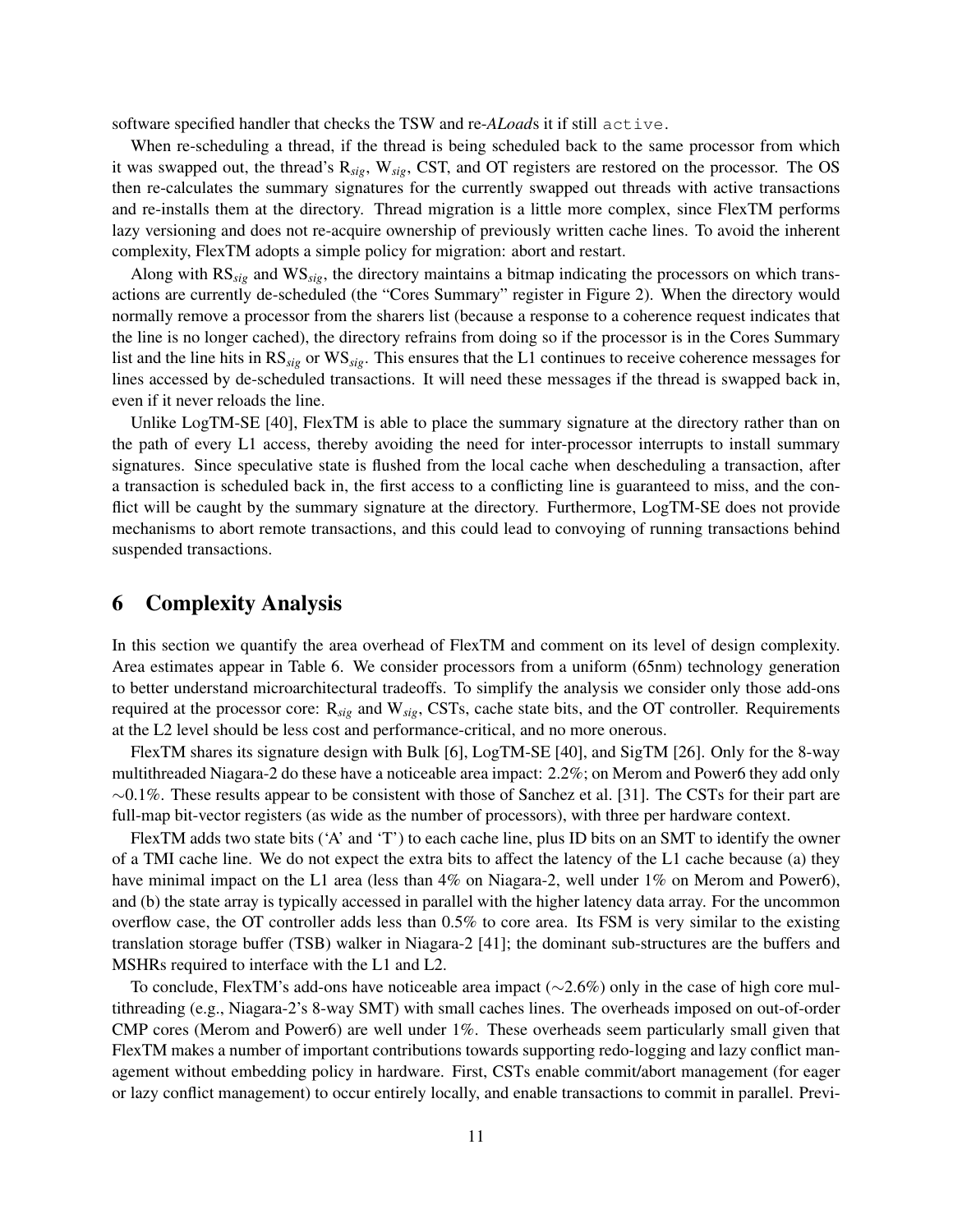| Processor               | Merom [30] | Power6 [13]    | Niagara-2 $[41]$ |  |
|-------------------------|------------|----------------|------------------|--|
| <b>Actual Die</b>       |            |                |                  |  |
| SMT (threads)           |            | $\mathfrak{D}$ | 8                |  |
| <b>Feature Size</b>     | 65nm       | 65nm           | 65nm             |  |
| Die $(mm2)$             | 143        | 340            | 342              |  |
| Core $(mm2)$            | 31.5       | 53             | 11.7             |  |
| L1 D $(mm^2)$           | 1.8        | 2.6            | 0.4              |  |
| line size (bytes)       | 64         | 128            | 16               |  |
| $L2$ (mm <sup>2</sup> ) | 49.6       | 126            | 92               |  |
| <b>CACTI</b> Prediction |            |                |                  |  |
| Signature $(mm2)$       | .033       | .066           | 0.26             |  |
| CSTs (registers)        | 3          | 6              | 24               |  |
| OT controller           | 0.16       | 0.24           | 0.035            |  |
| Extra state bits        | 2(T,A)     | 3(T,A,ID)      | 5(T.A.ID)        |  |
| % Core increase         | 0.6%       | 0.59%          | 2.6%             |  |
| % L1 Dcache increase    | 0.35%      | 0.29%          | 3.9%             |  |

Processor component sizes were estimated using published die images. FlexTM component areas were estimated using CACTI 6.

The signatures are 2048 bits wide and 4-banked, with separate read and write ports. CACTI indicates that these should be readable and writable in less than the L1 access latency.

Cache line ID bits are required to identify the hardware context that wrote a *TMI* line (e.g., 3 for Niagara-2's 8-way SMT). State bit overhead includes the transistor per bit required to support flash-clearing.

The OT controllers have been designed to handle 8 writebacks and 8 miss requests from the L1 cache. The buffer entries are sized based on the line size of the L1 cache.

Table 2: Area Estimation

ously, systems that exploited cache incoherence either required elaborate commit protocols (e.g., TCC [14] and Bulk [6]) or high overhead software bookkeeping (e.g., RTM-F [35]). Second, AOU makes it easy to implement a variety of conflict management policies, including those that abort remote peers. Both LogTM-SE [40] and SigTM [26] support only self-aborts, and limit conflict management policies.

Perhaps most important, PDI allows caches to hold speculative updates in the common case (i.e., no overflow) and removes redo-log insertion from the critical path. The OT controller streamlines the commit path even for overflow transactions, and overlaps the physical commit with subsequent real work. Both LogTM-SE and SigTM require log updates on the critical path (possibly every speculative write) and consume extra L1 bandwidth for these writes even for transactions that don't overflow.

## 7 FlexTM Evaluation

### 7.1 Evaluation Framework

We evaluate FlexTM through full system simulation of a 16-way chip multiprocessor (CMP) with private L1 caches and a shared L2 (see Table 2(a)), on the GEMS/Simics infrastructure [25]. We added support for the FlexTM instructions using the standard Simics "magic instruction" interface. Our base protocol is an adaptation of the SGI ORIGIN 2000 [20] for a CMP, extended to support FlexTM's requirements: (1) the alert-on-update mechanism, (2) programmable-data-isolation, and (3) signatures and conflict summary tables. Software routines (set jmp) were used to checkpoint registers.

Simics allows us to run an unmodified Solaris 9 kernel. Simics also provides a "user-mode-change" and "exception-handler" interface, which we use to trap user-kernel mode crossings. On crossings, we suspend the current transaction mode and allow the OS to handle TLB misses, register-window overflow, and other kernel activities required by an active user context in the midst of a transaction. On transfer back from the kernel, we deliver any alert signals received during the kernel routine, triggering the alert handler if needed.

## 7.2 Runtime Systems

We evaluate FlexTM using the seven benchmarks described in Table 2(b). In the data-structure tests, we execute a fixed number of transactions in a single thread to warm-up the data structure, then fork off threads to perform the timed transactions. Workload set 1 (WS1) interfaces with three TM systems: (1) FlexTM, (2) RTM-F [35], a hardware accelerated STM system, and (3) RSTM [24], a non-blocking STM for legacy hardware (configured to use invisible readers, with self validation for conflict detection). Workload-Set 2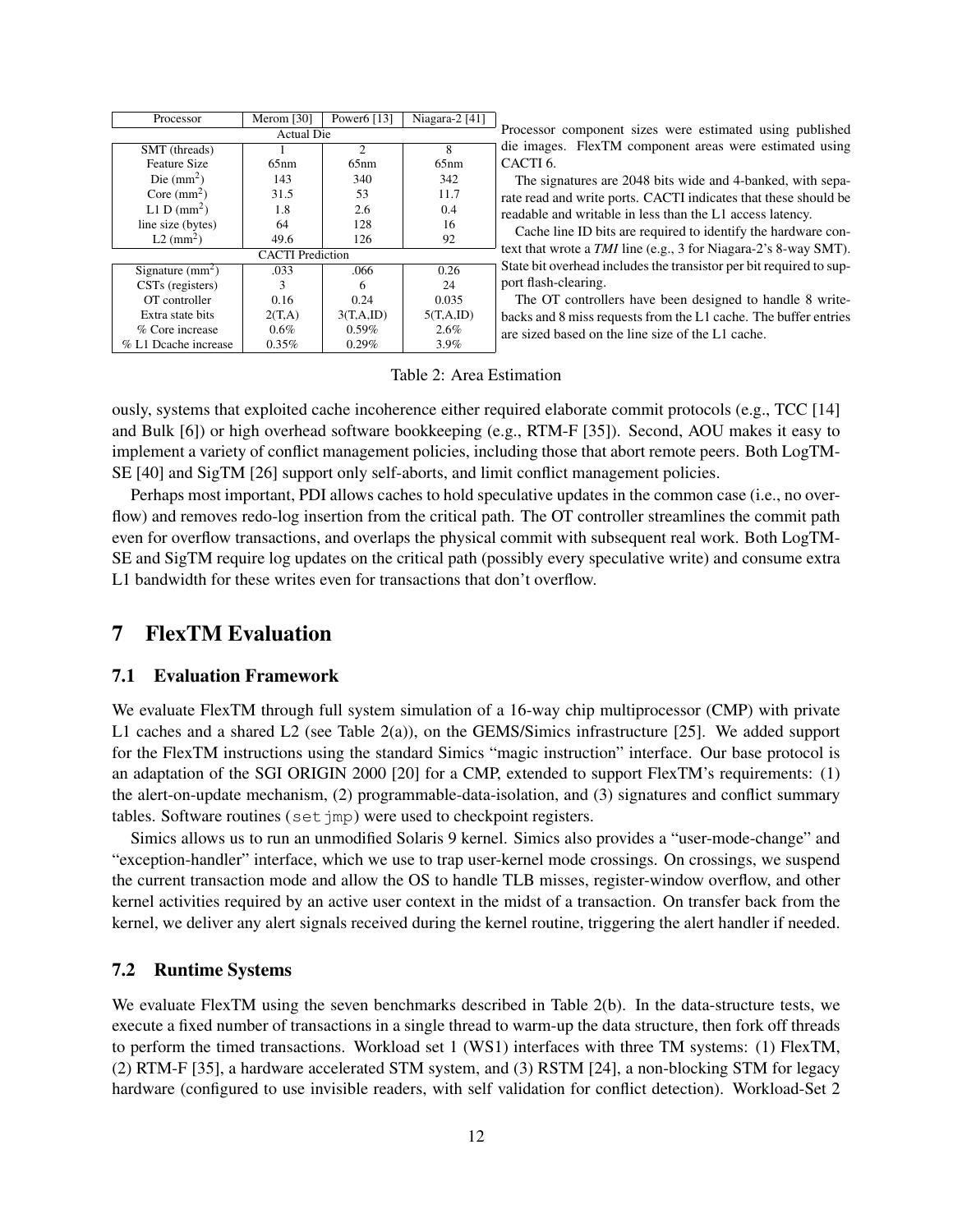| (a) Target System Parameters      |                         | (b) Workload Description                                                                                               |
|-----------------------------------|-------------------------|------------------------------------------------------------------------------------------------------------------------|
| 16-way CMP, Private L1, Shared L2 |                         | <b>Workload-Set 1</b>                                                                                                  |
| Processor Cores                   | 16 1.2GHz in-order.     | <b>HashTable:</b> Transactions attempt to lookup, insert, or delete $(33\% \text{ each})$ a value (range $0255$ ) with |
|                                   | single issue,           | equal probability into a hash table with 256 buckets and overflow chains.                                              |
|                                   | non-memory IPC=1        | <b>RBTree:</b> Transactions attempt to insert, remove, or delete $(33\% \text{ each})$ values in the range $04095$     |
| L1 Cache                          | 32KB 2-way split,       | with equal probability. At steady state there are about 2048 objects, with 50% of the values in leaves.                |
|                                   | 64-byte blocks,         | Node size is 256 bytes.                                                                                                |
|                                   | 1 cycle latency,        | LFUCache: Simulates a web cache using a large (2048) array based index and a smaller (255 entry)                       |
|                                   | 32 entry victim buffer, | priority queue to track the page access frequency. Pages to be accessed are randomly chosen using a                    |
|                                   | 2Kbit signature         | Zipf distribution: $p(i) \propto \sum_{0 \le i \le i} j^{-2}$ .                                                        |
|                                   | [6, Table 8, $S14$ ]    | <b>RandomGraph</b> Transactions insert or delete vertices (50% each) in an undirected graph represented                |
| $L2$ Cache                        | 8MB, 8-way, 4 banks,    | with adjacency lists. Edges are chosen at random, with each new vertex initially having up to 4 randomly               |
|                                   | 64-byte blocks, 20      | selected neighbors.                                                                                                    |
|                                   | cycle                   | <b>Delaunay</b> [33] Solves the original triangulation problem. Sorts the points into geometric regions, em-           |
| Memory                            | 2GB, 250 cycle          | ploys sequential solvers in parallel to triangulate the regions, then uses transactions to "stitch" together           |
|                                   | latency                 | the seams.                                                                                                             |
| Interconnect                      | 4-ary tree, 1 cycle     | <b>Workload-Set 2</b>                                                                                                  |
|                                   | latency, 64-byte links  | Vacation [26]: Implements a travel reservations system. Client threads interact with an in-memory                      |
|                                   |                         | database in which tables are implemented as a Red-Black tree. This workload is similar in design to                    |
|                                   |                         | SPEC jbb2000. We configure the workload in two contention modes: Low $-90\%$ of relations queried,                     |
|                                   |                         | read-only tasks dominate; High - 10% of relations queried, 50-50 mix of read-only and read-write tasks.                |

Table 3: Experimental Set-Up

(WS2) interfaces with two TM systems: (1) FlexTM and (2) TL-2, a blocking STM for legacy hardware [11]. We use the same conflict manager (Polka [32]) across all systems. While all runtime systems execute on our simulated hardware, RSTM and TL-2 make no use of FlexTM extensions. RTM-F uses only AOU and PDI. FlexTM uses all the presented mechanisms.

#### 7.3 Throughput and Scalability

Result 1a: *Separable hardware support for conflict detection, conflict management, and versioning can provide significant acceleration for software controlled TMs; eliminating software bookkeeping from the common case critical path is essential to realize the full benefits of hardware acceleration.*

Result 1b: *CSTs are an important optimization: even when transactions conflict, the number of transactions that conflict with any given transaction is less than the total number of transactions active in the system.*

Figure 4 shows normalized throughput (transactions/sec) and scalability across our applications and runtime systems. FlexTM, RTM-F, and RSTM have all been set up to perform eager conflict management (TL-2 is inherently lazy). Throughput is normalized to that of single-thread coarse-grain-locks (CGL), which is very close to sequential thread performance. To illustrate the usefulness of CSTs (see the table in Figure 4), we also report the number of conflicts encountered and resolved by an average transaction—the number of bits set in the *W-R* and *W-W* CST registers.

STM performance suffers from the bookkeeping required to track data versions (copying [35]), detect conflicts, and guarantee a consistent view of memory (validation [35]). RTM-F [35] exploits AOU and PDI to eliminate copying and validation but still incurs bookkeeping overhead amounting to 40–50% of execution time. For single-thread runs, RTM-F achieves a speedup of  $3.5\times$  over RSTM, but at higher threads, bookkeeping limits the speedup to ∼2×. FlexTM's hardware tracks conflicts, buffers speculative state, and fetches the buffered data transparent to software. FlexTM's main overhead, register checkpointing, involves spilling of local registers into the stack and is nearly constant across thread levels. Eliminating peraccess software overheads (metadata tracking, validation, and copying) allows FlexTM to realize the full potential of hardware acceleration, with an average speedup of  $2\times$  over RTM-F, 5.5 $\times$  over RSTM, and  $4.5\times$  over TL2.

HashTable and RBTree both scale well. In RSTM, validation and copying account for 22% of execution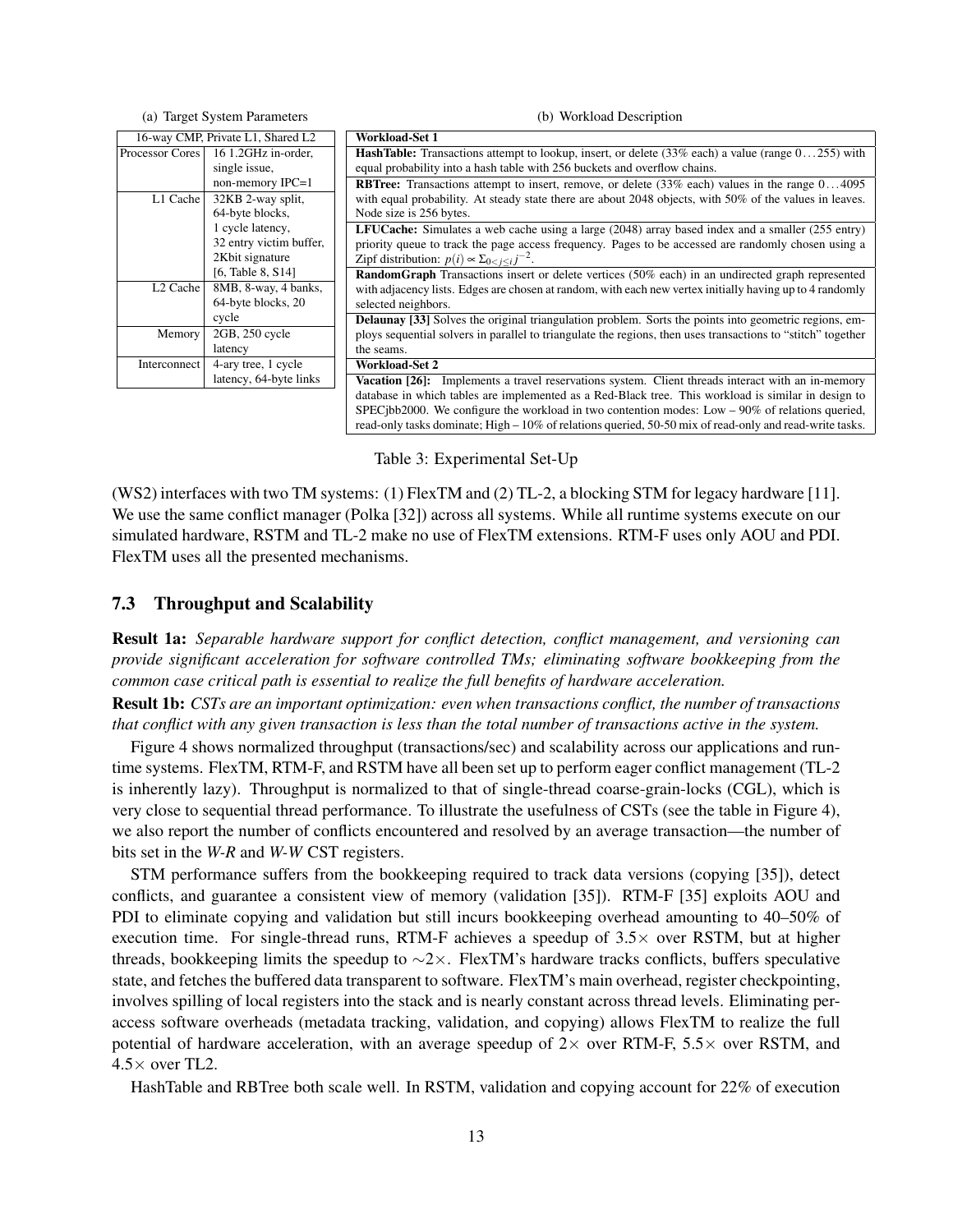

Figure 4: Throughput (transactions/10<sup>6</sup> cycles), normalized to 1-thread CGL. X-axis specifies the number of threads. In plots (a)-(e) STM represents RSTM  $[24]$ ; in (f)-(g) it represents TL2  $[11]$ .

time in HashTable and 50% in RBTree; metadata management accounts for 40% and 30%, respectively. Tree rebalancing in RBTree is non-trivial: insertion proceeds bottom-up while searching moves top-down. At higher thread levels, eager conflict management precludes read-write sharing and increases the likelihood of aborts, though the back-off strategy of the Polka conflict manager limits aborts to about 10% of total transactions committed.

LFUCache and RandomGraph do not scale. Conflict for popular keys in the Zipf distribution forces transactions in LFUCache to serialize. Stalled writers lead to extra aborts with larger numbers of threads, but performance eventually stabilizes for all TM systems. In RandomGraph, larger numbers of more random conflicts cause all TM systems to livelock at higher thread levels, due to eager contention management. The average RandomGraph transaction reads ∼80 cache lines and writes ∼15. In RSTM, read-set validation accounts for 80% of execution time. RTM-F eliminates this overhead, after which per-access bookkeeping accounts for 60% of execution time. FlexTM eliminates this overhead as well, to achieve  $2.7\times$  the performance of RTM-F at 1 thread. At higher thread levels, all TM systems livelock due to eager conflict management. In the language of Bobba et al. [4], RandomGraph suffers from the FriendlyFire, FutileStall, and DuellingUpgrade pathologies.

Delaunay [33] is fundamentally data parallel (less than 5% of execution time is spent in transactions) and memory bandwidth limited. FlexTM and CGL track closely out to 16 threads. RSTM and RTM-F also track closely, but at half the throughput, because the extra indirection required for metadata bookkeeping induces  $a \sim 2 \times$  increase in the number of cache misses.

Vacation as written is incompatible with the object-based API of RSTM and RTM-F. We therefore evaluate its performance on CGL, word-based TL2, and Flex-TM. Transactions read ∼100 entries from a database and stream them through an RBTree. TL-2 suffers from the bookkeeping required prior to the first read (i.e., for checking write sets), for post-read validation, and at commit time [11]. FlexTM avoids this bookkeeping, yielding  $4\times$  the performance of TL-2 at 1 thread. Low contention Vacation-low displays good scalability (Figure 4f)— $10 \times \text{CGL's performance}$  at 16 threads. Vacation-high displays less scalability (Figure 4g): at 16 threads it attains  $6\times$  the performance of CGL. Multiple threads introduce (1) a mix of read-only (e.g., ticket lookups) and read-write (e.g., ticket reservation) tasks and (2) sets of dueling transactions that try to rotate common sub-tree nodes. These lead to an increase in the level of conflicts and aborts.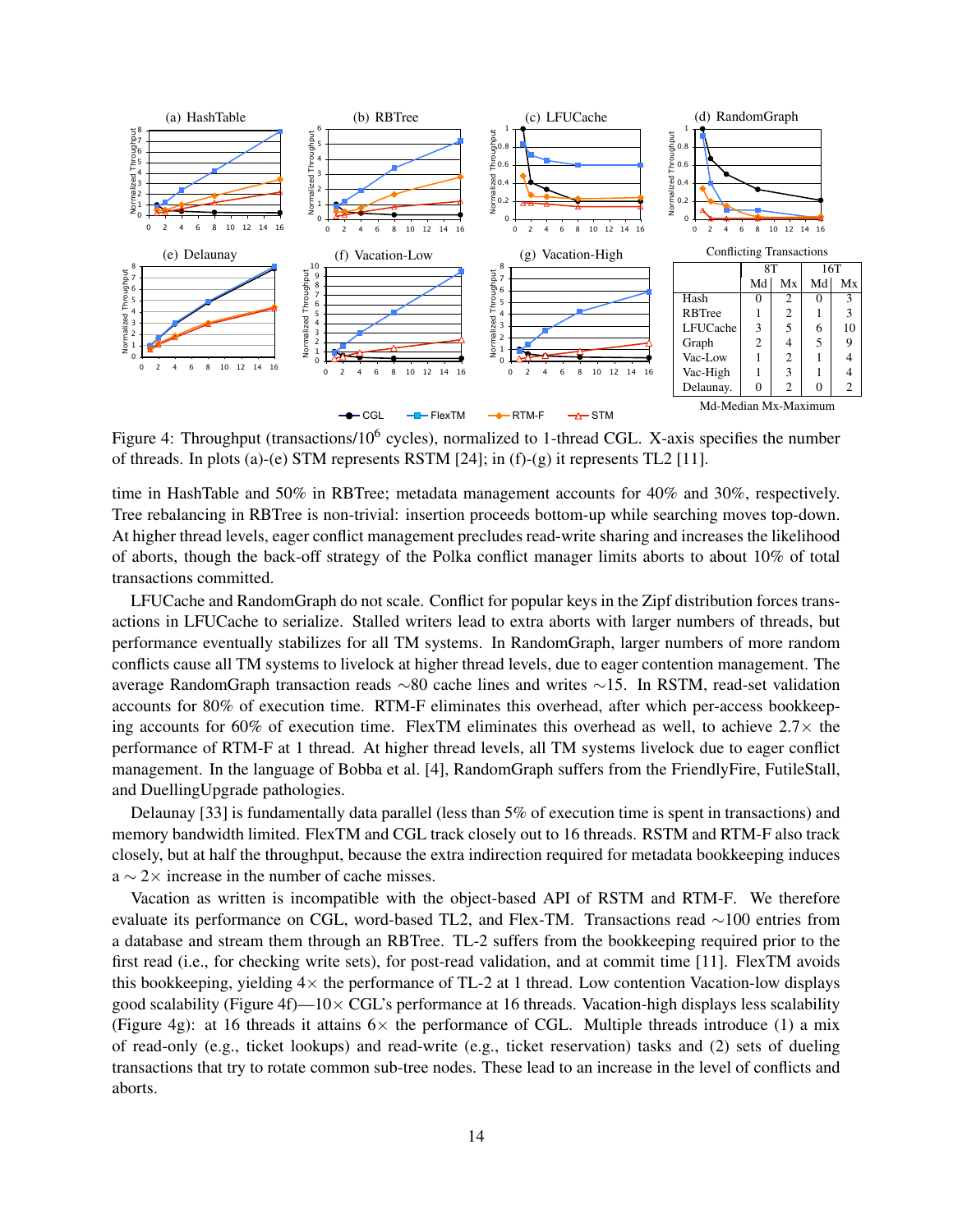

Figure 5: Eager vs. lazy conflict management in FlexTM. In plots (a)-(d), Throughput normalized to FlexTM Eager, 1 thread. In plots (e)-(f), a prime factoring program (P) is mixed with RandomGraph and LFUCache respectively.

As shown in the table at the end of Figure 4, the number of conflicts encountered by a transaction is small compared to the total number of transactions in the system. Even in workloads that have a large number of conflicts (LFUCache and RandomGraph) a typical transaction encounters only 30% of total transactions as conflicts. Scalable workloads (e.g., HashTable and Vacation) encounter essentially no conflict. This clearly suggests that global arbitration and serialized commits will not only waste bandwidth but also restrict concurrency. FlexTM's CSTs permit local arbitration and parallel commits, thereby unlocking the full concurrency potential of the application.

In the event of an overflow, FlexTM buffers the new values in a redo-log and needs to perform copy-update at commit-time. Almost all of our benchmark use the overflow mechanism sparingly, with a maximum of up to 5 cache lines overflowed in RandomGraph. Because our benchmarks have small write sets, cache set conflicts account for all cases of overflow. In separate experiments, we extended the L1 with an unbounded victim buffer. In applications with overflows, we found that redo-logging reduced performance by an average of 7% and a maximum of 13% (in RandomGraph) compared to the ideal case, mainly because re-starting transactions have their accesses queued behind the committed transaction's copy-back phase. As expected, benchmarks that don't overflow the cache (e.g., Hash) don't experience any slowdown.

### 7.4 Conflict Management Analysis

Result 2a: *When applications get to use the machine in isolation, lazy conflict management exploits available resources to maximize concurrency and encourage forward progress.*

Result 2b: *With multiprogramming, lazy management results in doomed but executing transactions occupying physical resources that could be otherwise utilized. Eager management may free-up physical resources for other useful work.*

Figure 5(a)-(d) illustrates the potential benefit of lazy conflict management in FlexTM—specifically, the ability to eliminate the performance pathologies observed in RBTree, Vacation-High, LFUCache, and RandomGraph. (In applications with very few conflicts [e.g., HashTable and Vacation-Low], eager and lazy management yield almost identical results.)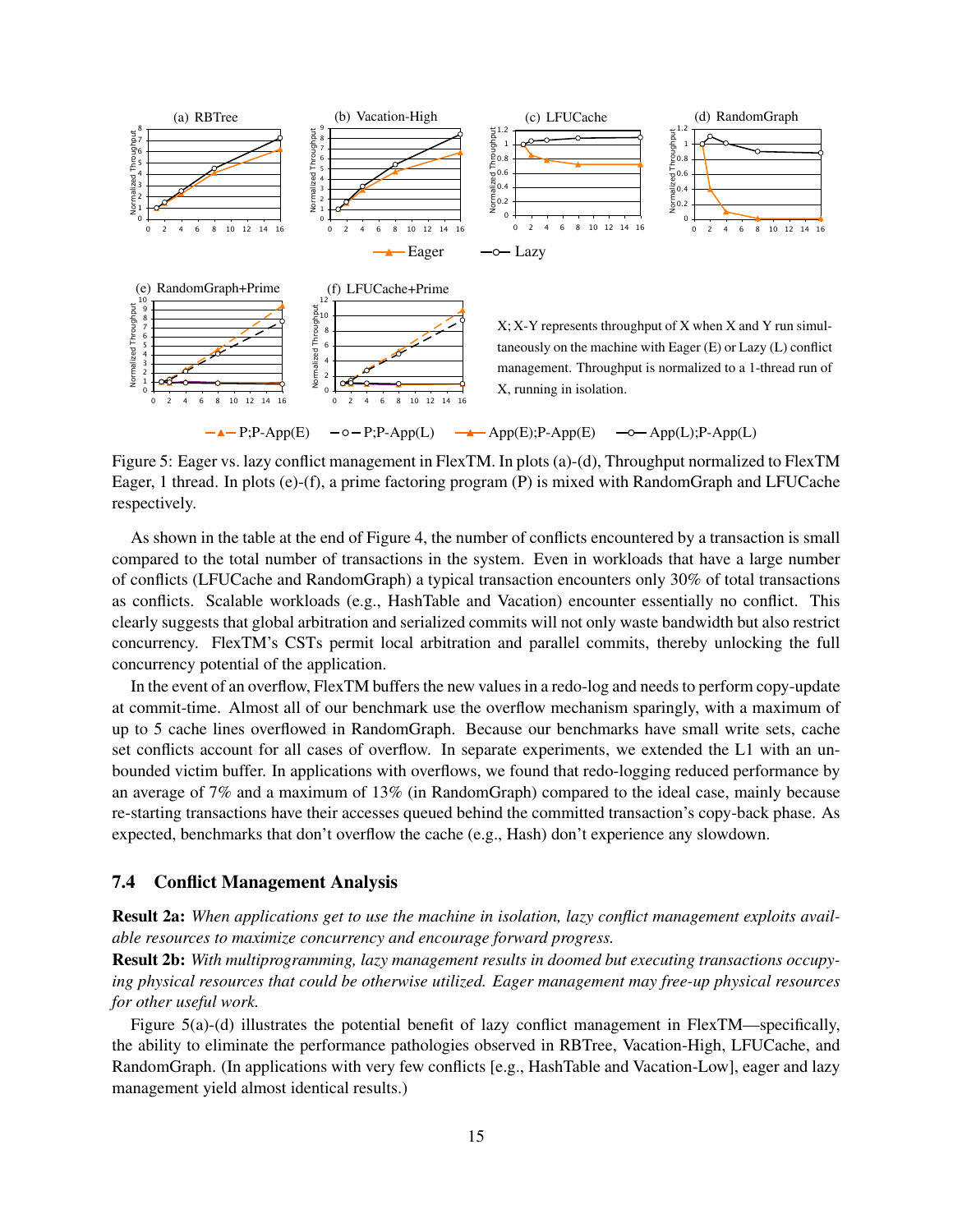RBTree and Vacation-High embody similar trade offs in conflict management policy. At low contention levels, Eager and Lazy yield similar performance. Beyond 4 threads Lazy scales better than Eager. Lazy management permits reader-writer concurrency, which pays off when the readers commit first. At 16 threads, Lazy's advantage over Eager is 16% in RBTree and 27% in Vacation-High.

LFUCache admits no concurrency, since transactions conflict on the same cache line with high probability. On conflict, the contention manager performs back-off within the active transaction. With high levels of contention, eager management causes a cascade of futile stalls in doomed transactions. It also reduces concurrency by creating a large window of conflict vulnerability (first-access to commit-time). In lazy mode, transactions abort enemies at commit-time, by which time the likelihood of committing is very high. Hence, with lazy management, throughput improves only marginally (10% at 16 threads), while eager management causes performance to degrade.

RandomGraph transactions livelock in eager mode at higher thread levels. In eager mode, it is highly likely for transactions to detect and arbitrate conflicts on a highly contended object, giving rise to multitransaction duelling aborts. With lazy conflict management, once a transaction aborts an enemy at committime, the remaining window of vulnerability is very small, and the transaction is quite likely to commit. With lazy management, RandomGraph attains a flat scalability curve.

In a second set of experiments (see Figure 5(e) and  $5(f)$ ), we analyze the impact of conflict management on background applications. We experimented with both transactional and non-transactional workloads; for brevity we present only the latter here: a CPU intensive application (Prime Factorization) sharing the machine with a non-scalable transactional workload (LFUCache or RandomGraph). We minimized extraneous overheads by controlling workload schedules at the user level: on transaction abort the thread yields to compute-intensive work.

We found that Prime scales better when running with eager mode transactions (∼20% better than lazy in RandomGraph), because eager mode detects doomed transactions earlier and immediately yields the CPU to useful work. Lazy mode is optimistic and takes longer to detect impending aborts. It also delays the restart of commit-worthy transactions. Significantly, yielding to the background application did not negatively impact the throughput of the transactional application, since LFUCache and RandomGraph have little concurrency anyway. By effectively serializing transactions, yielding also avoids the livelock encountered by Eager RandomGraph.

## 8 FlexWatcher

#### Result 3: *FlexTM's signatures and AOU are useful for general purpose memory monitoring*

Modern microprocessors provide limited support for debuggers through watchpoint registers (e.g., 4 on the x86). FlexTM provides two mechanisms to watch memory: (1) AOU – precisely monitors cache-block aligned regions but is limited by private cache size, and (2) Signatures – provide unbounded monitoring support but are vulnerable to false positives. AOU provides a naturally simple interface [35]. To enable software to use signatures effectively we explore a limited extension to the interface of Section 3 (see Table 3(a)). Essentially, all loads and stores test membership in the signature and on a hit the hardware effects an *alert* to a registered handler. Armed with this interface, we develop a tool, FlexWatcher, to detect buffer overflows and memory leaks. FlexWatcher adds the addresses to be monitored to R*sig* and W*sig* and activates monitoring. All local accesses are checked against the activated signature. On an alert, the software handler disambiguates and checks to see if the address was actually being watched.

We evaluate the efficiency of FlexWatcher using "BugBench" [22], a set of real-life programs with known memory bugs. Table 3(b) displays the slowdown encountered when running the application with FlexWatcher. These are compared to slowdowns for "Discover", a SPARC binary instrumenter distributed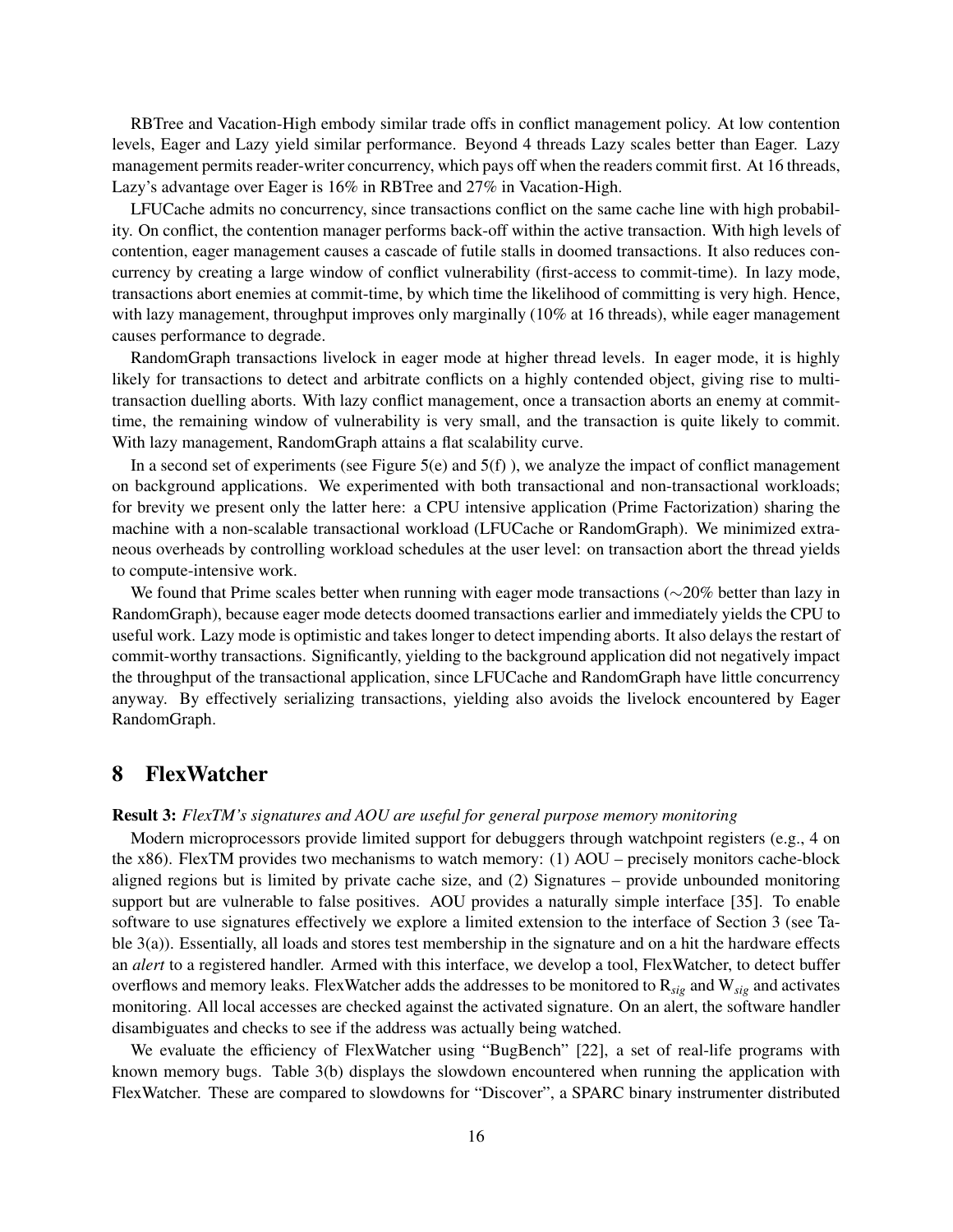by OpenSPARC.net.<sup>3</sup> The overheads depend on a variety of factors, including number of mallocs, heap allocated, and frequency of memory accesses. They vary between 5% and  $2.5\times$  for FlexTM, compared to  $17\times$ –75 $\times$  for Discover. In the future we hope to develop software tools to exploit other FlexTM hardware components (i.e., CST and PDI).

| (a) Signature API     |                                                              |
|-----------------------|--------------------------------------------------------------|
| insert [ $\%$ r], Sig | Add address $[\%r]$ into<br>signature                        |
| member $[\%r]$ , Sig  | Test membership of $\lceil \%r \rceil$<br>and set/clear flag |
| read-hash [%r]        | Return hashed value<br>of address [%r]                       |
| activate Sig          | Switch On local<br>access monitoring                         |
| clear Sig             | Zero-out signature                                           |
|                       | Sig. can be $R_{sig}$ or $W_{sig}$                           |

(b) FlexWatcher Vs Software

| Program | Bug            | <b>FxW</b>   | Dis        |
|---------|----------------|--------------|------------|
| $BC-BO$ | B <sub>O</sub> | $1.50\times$ | $75\times$ |
| Gzip-BO | B <sub>O</sub> | $1.15\times$ | $17\times$ |
| Gzip-IV | IV             | $1.05\times$ | N/A        |
| Man     | B <sub>O</sub> | $1.80\times$ | $65\times$ |
| Squid   | ML.            | $2.5\times$  | N/A        |

FxW– FlexWatcher , Dis– Discover N/A– Discover did not support this benchmark

#### BO(Buffer Overflow) -

Solution: Pad all heap allocated buffers with 64bytes and watch padded locations for modification.

#### ML(Memory Leak) -

Solution: Monitor all heap allocated objects and update the object's timestamp on each access trap.

#### IV(Invariant Violation) -

Solution: *ALoad* the cache block corresponding to variable X. When the software handler is invoked on access, assert program specific invariants.

## 9 Conclusions and Future Work

FlexTM introduces *Conflict Summary Tables*; combines them with Bloom filter signatures, alert-on-update, and programmable data isolation; and virtualizes the combination across context switches, overflow, and page-out. It (1) decouples access tracking and conflict detection from conflict management; (2) tracks conflicts on a thread-by-thread basis, rather than a location-by-location basis; (3) allows software to dictate policy without the overhead of separate metadata; and (4) enables individual TM components to be used for non-transactional purposes. To the best of our knowledge, it is the first hardware TM in which lazy transactions can commit or abort in parallel on the basis of purely local information (It also supports eager transactions.).

Table 4: FlexWatcher

By eliminating the need for metadata bookkeeping, FlexTM outperforms both pure and hardwareaccelerated STM systems [35]. Specifically, on a variety of benchmarks, our experiments reveal performance comparable to that of fixed-policy HTM systems, and  $5\times$  faster than RSTM and TL2. Our results also confirm that the choice between eager and lazy conflict management depends on the offered workload, highlighting the value of policy flexibility. Our experiments with FlexWatcher, a memory debugger tool that uses signatures and AOU for low-overhead memory monitoring, illustrate the applicability of FlexTM hardware to nontransactional tasks.

In the future, we hope to enrich our semantics with hardware support for nesting, and to study the interplay of conflict detection and management policies. We would also like to develop more general interfaces to FlexTM style hardware, and to apply it to problems in security, debugging, and fault tolerance [17, 37] [35, TR version].

<sup>3</sup>FlexWatcher slowdown is measured on our simulator; Discover slowdown is measured on a real Sun T1000.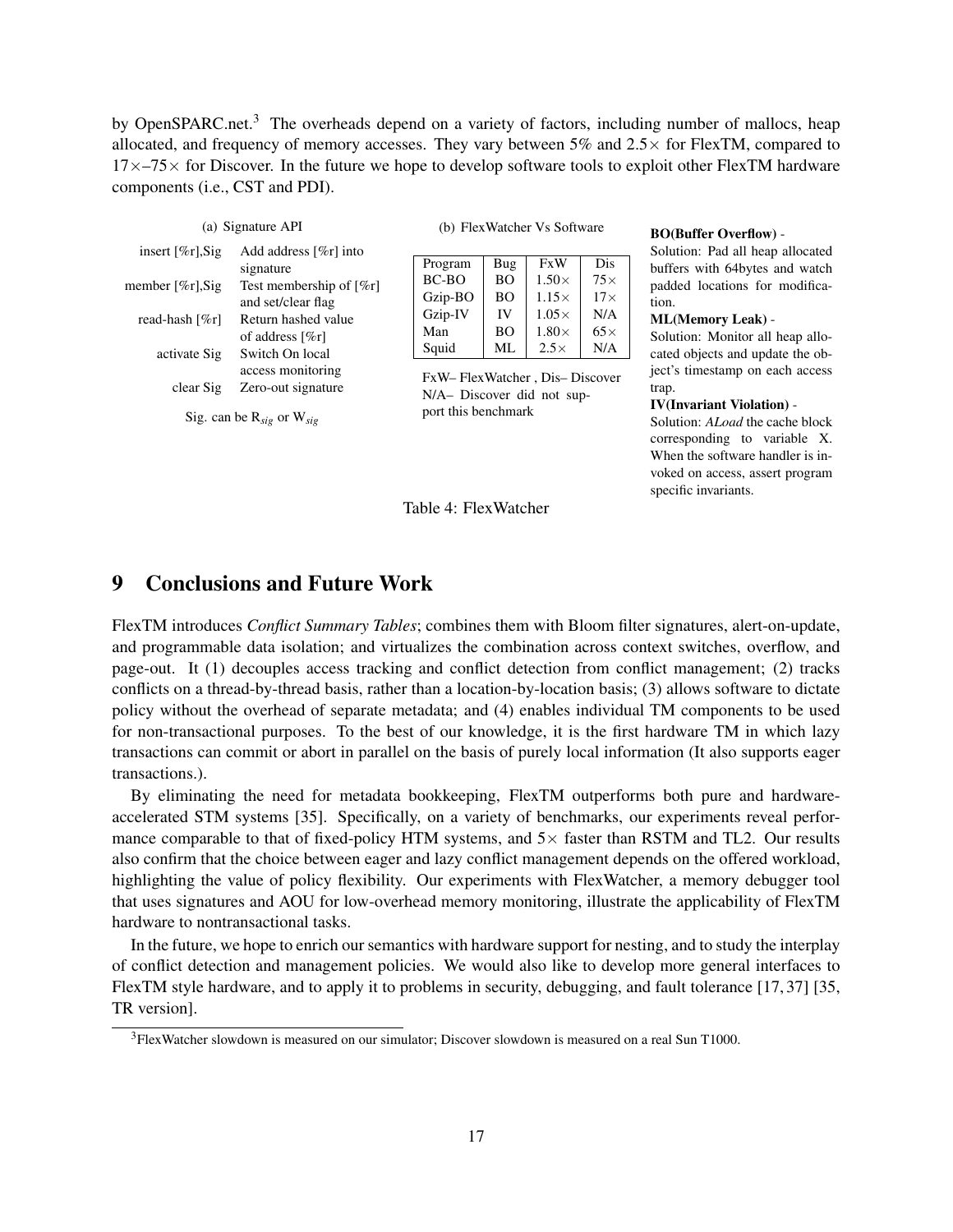## References

- [1] C. S. Ananian, K. Asanovic, B. C. Kuszmaul, C. E. Leiserson, and S. Lie. Unbounded Transactional Memory. In *Proc. of the 11th Intl. Symp. on High Performance Computer Architecture*, pages 316-327, San Francisco, CA, Feb. 2005.
- [2] B. H. Bloom. Space/Time Trade-Off in Hash Coding with Allowable Errors. *Comm. of the ACM*, 13(7):422-426, July 1970.
- [3] C. Blundell, E. C. Lewis, and M. M. K. Martin. Subtleties of Transactional Memory Atomicity Semantics. *IEEE Computer Architecture Letters*, 5(2), Nov. 2006.
- [4] J. Bobba, K. E. Moore, H. Volos, L. Yen, M. D. Hill, M. M. Swift, and D. A. Wood. Performance Pathologies in Hardware Transactional Memory. In *Proc. of the 34th Intl. Symp. on Computer Architecture*, San Diego, CA, June 2007.
- [5] M. Cekleov and M. Dubois. Virtual-Address Caches Part 1: Problems and Solutions in Uniprocessors. *IEEE Micro*, 17(5):64-71, Sept. 1997.
- [6] L. Ceze, J. Tuck, C. Cascaval, and J. Torrellas. Bulk Disambiguation of Speculative Threads in Multiprocessors. In *Proc. of the 33rd Intl. Symp. on Computer Architecture*, Boston, MA, June 2006.
- [7] H. Chafi, J. Casper, B. D. Carlstrom, A. McDonald, C. C. Minh, W. Baek, C. Kozyrakis, and K. Olukotun. A Scalable, Non-blocking Approach to Transactional Memory. In *Proc. of the 13th Intl. Symp. on High Performance Computer Architecture*, Phoenix, AZ, Feb. 2007.
- [8] J. Chung, H. Chafi, C. C. Minh, A. McDonald, B. D. Carlstrom, C. Kozyrakis, and K. Olukotun. The Common Case Transactional Behavior of Multithreaded Programs. In *Proc. of the 12th Intl. Symp. on High Performance Computer Architecture*, Austin, TX, Feb. 2006.
- [9] F. Dahlgren and J. Torrellas. Cache-Only Memory Architectures. *Computer*, 32(6):72-79, June 1999.
- [10] P. Damron, A. Fedorova, Y. Lev, V. Luchangco, M. Moir, and D. Nussbaum. Hybrid Transactional Memory. In *Proc. of the 12th Intl. Conf. on Architectural Support for Programming Languages and Operating Systems*, San Jose, CA, Oct. 2006.
- [11] D. Dice, O. Shalev, and N. Shavit. Transactional Locking II. In *Proc. of the 20th Intl. Symp. on Distributed Computing*, Stockholm, Sweden, Sept. 2006.
- [12] K. Fraser and T. Harris. Concurrent Programming Without Locks. *ACM Trans. on Computer Systems*, 25(2):article 5, May 2007.
- [13] J. Friedrich, B. McCredie, N. James, B. Huott, B. Curran, E. Fluhr, G. Mittal, E. Chan, Y. Chan, D. Plass, S. Chu, H. Le, L. Clark, J. Ripley, S. Taylor, J. Dilullo, and M. Lanzerotti. Design of the Power6 Microprocessor. In *Proc. of the Intl. Solid State Circuits Conf.*, pages 96-97, San Francisco, CA, Feb. 2007.
- [14] L. Hammond, V. Wong, M. Chen, B. Hertzberg, B. Carlstrom, M. Prabhu, H. Wijaya, C. Kozyrakis, and K. Olukotun. Transactional Memory Coherence and Consistency. In *Proc. of the 31st Intl. Symp. on Computer Architecture*, München, Germany, June 2004.
- [15] M. Herlihy, V. Luchangco, M. Moir, and W. N. Scherer III. Software Transactional Memory for Dynamic-sized Data Structures. In *Proc. of the 22nd ACM Symp. on Principles of Distributed Computing*, pages 92-101, Boston, MA, July 2003.
- [16] M. Herlihy and J. E. Moss. Transactional Memory: Architectural Support for Lock-Free Data Structures. In *Proc. of the 20th Intl. Symp. on Computer Architecture*, pages 289-300, San Diego, CA, May 1993. Expanded version available as CRL 92/07, DEC Cambridge Research Laboratory, Dec. 1992.
- [17] M. D. Hill, D. Hower, K. E. Moore, M. M. Swift, H. Volos, and D. A. Wood. A Case for Deconstructing Hardware Transactional Memory Systems. Technical Report 1594, Dept. of Computer Sciences, Univ. of Wisconsin– Madison, June 2007.
- [18] S. Kumar, M. Chu, C. J. Hughes, P. Kundu, and A. Nguyen. Hybrid Transactional Memory. In *Proc. of the 11th ACM Symp. on Principles and Practice of Parallel Programming*, New York, NY, Mar. 2006.
- [19] J. R. Larus and R. Rajwar. *Transactional Memory*, Synthesis Lectures on Computer Architecture. Morgan & Claypool, 2007.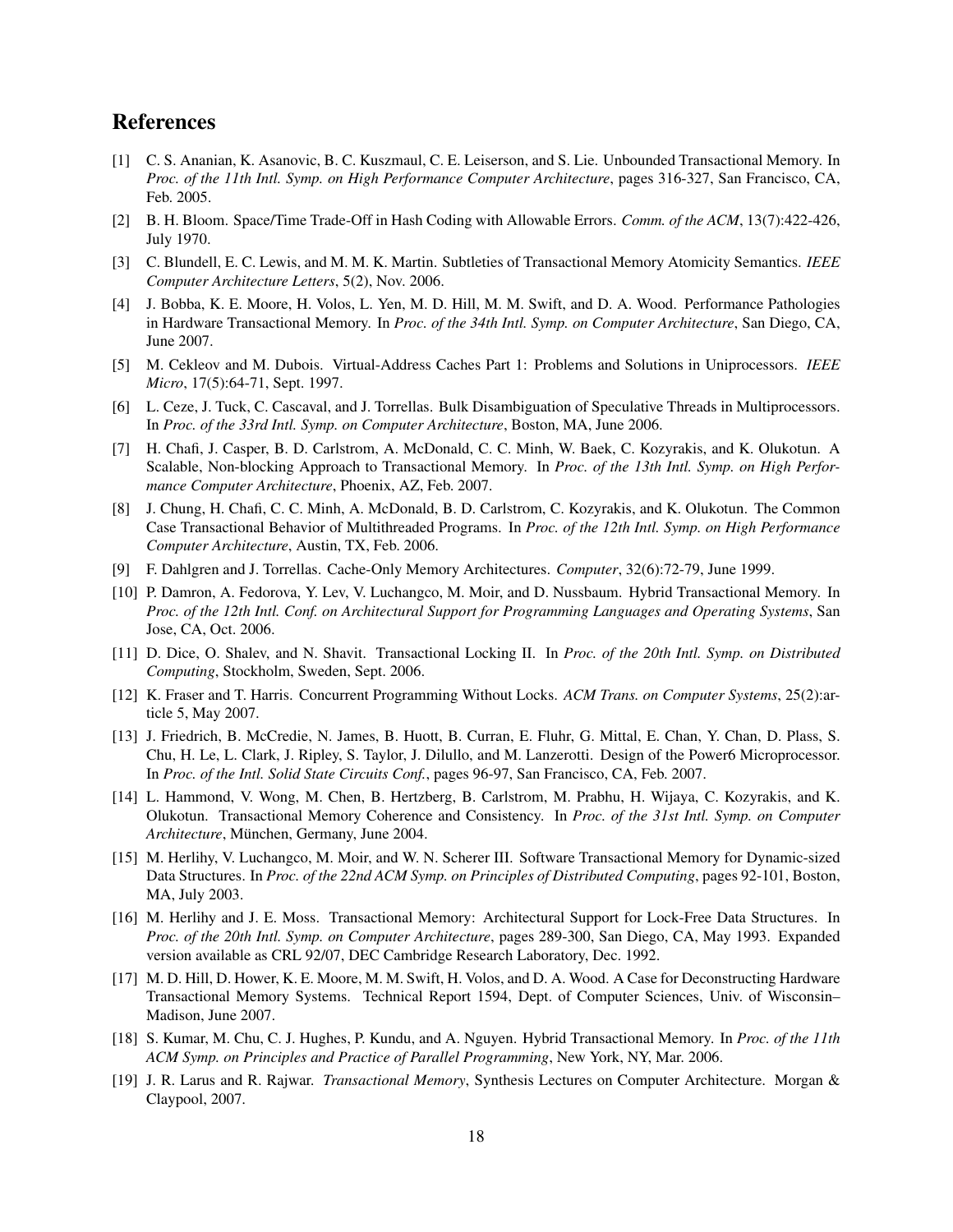- [20] J. Laudon and D. Lenoski. The SGI Origin: A ccNUMA Highly Scalable Server. In *Proc. of the 24th Intl. Symp. on Computer Architecture*, Denver, CO, June 1997.
- [21] D. Lenoski, J. Laudon, K. Gharachorloo, W.-D. Weber, A. Gupta, J. Hennessy, M. Horowitz, and M. S. Lam. The Stanford Dash Multiprocessor. *Computer*, 25(3):63-79, Mar. 1992.
- [22] S. Lu, Z. Li, F. Qin, L. Tan, P. Zhou, and Y. Zhou. BugBench: A Benchmark for Evaluating Bug Detection Tools. In *Proc. of the 2005 Workshop on the Evaluation of Software Defect Detection Tools*, Chicago, IL, June 2005.
- [23] V. J. Marathe, W. N. Scherer III, and M. L. Scott. Adaptive Software Transactional Memory. In *Proc. of the 19th Intl. Symp. on Distributed Computing*, Cracow, Poland, Sept. 2005.
- [24] V. J. Marathe, M. F. Spear, C. Heriot, A. Acharya, D. Eisenstat, W. N. Scherer III, and M. L. Scott. Lowering the Overhead of Software Transactional Memory. In *Proc of the 1st ACM SIGPLAN Workshop on Transactional Computing*, Ottawa, ON, Canada, June 2006. Expanded version available as TR 893, Dept. of Computer Science, Univ. of Rochester, Mar. 2006.
- [25] M. M. K. Martin, D. J. Sorin, B. M. Beckmann, M. R. Marty, M. Xu, A. R. Alameldeen, K. E. Moore, M. D. Hill, and D. A. Wood. Multifacet's General Execution-driven Multiprocessor Simulator (GEMS) Toolset. In *ACM SIGARCH Computer Architecture News*, Sept. 2005.
- [26] C. C. Minh, M. Trautmann, J. Chung,, A. McDonald, N. Bronson, J. Casper, C. Kozyrakis, and K. Olukotun. An Effective Hybrid Transactional Memory System with Strong Isolation Guarantees. In *Proc. of the 34th Intl. Symp. on Computer Architecture*, San Diego, CA, June 2007.
- [27] K. E. Moore, J. Bobba, M. J. Moravan, M. D. Hill, and D. A. Wood. LogTM: Log-based Transactional Memory. In *Proc. of the 12th Intl. Symp. on High Performance Computer Architecture*, Austin, TX, Feb. 2006.
- [28] R. Rajwar, M. Herlihy, and K. Lai. Virtualizing Transactional Memory. In *Proc. of the 32nd Intl. Symp. on Computer Architecture*, Madison, WI, June 2005.
- [29] B. Saha, A.-R. Adl-Tabatabai, R. L. Hudson, C. C. Minh, and B. Hertzberg. McRT-STM: A High Performance Software Transactional Memory System for a Multi-Core Runtime. In *Proc. of the 11th ACM Symp. on Principles and Practice of Parallel Programming*, New York, NY, Mar. 2006.
- [30] N. Sakran, M. Yuffe, M. Mehalel, J. Doweck, E. Knoll, and A. Kovacs. The Implementation of the 65nm Dual-Core 64b Merom Processor. In *Proc. of the Intl. Solid State Circuits Conf.*, pages 106-107, San Francisco, CA, Feb. 2007.
- [31] D. Sanchez, L. Yen, M. D. Hill, and K. Sankaralingam. Implementing Signatures for Transactional Memory. In *Proc. of the 40th Intl. Symp. on Microarchitecture*, Chicago, IL, Dec. 2007.
- [32] W. N. Scherer III and M. L. Scott. Advanced Contention Management for Dynamic Software Transactional Memory. In *Proc. of the 24th ACM Symp. on Principles of Distributed Computing*, Las Vegas, NV, July 2005.
- [33] M. L. Scott, M. F. Spear, L. Dalessandro, and V. J. Marathe. Delaunay Triangulation with Transactions and Barriers. In *IEEE Intl. Symp. on Workload Characterization*, Boston, MA, Sept. 2007. Benchmarks track.
- [34] A. Shriraman, V. J. Marathe, S. Dwarkadas, M. L. Scott, D. Eisenstat, C. Heriot, W. N. Scherer III, and M. F. Spear. Hardware Acceleration of Software Transactional Memory. In *Proc of the 1st ACM SIGPLAN Workshop on Transactional Computing*, Ottawa, ON, Canada, June 2006. Expanded version available as TR 887, Dept. of Computer Science, Univ. of Rochester, Dec. 2005, revised Mar. 2006.
- [35] A. Shriraman, M. F. Spear, H. Hossain, S. Dwarkadas, and M. L. Scott. An Integrated Hardware-Software Approach to Flexible Transactional Memory. In *Proc. of the 34th Intl. Symp. on Computer Architecture*, San Diego, CA, June 2007. Earlier but expanded version available as TR 910, Dept. of Computer Science, Univ. of Rochester, Dec. 2006.
- [36] M. F. Spear, V. J. Marathe, W. N. Scherer III, and M. L. Scott. Conflict Detection and Validation Strategies for Software Transactional Memory. In *Proc. of the 20th Intl. Symp. on Distributed Computing*, Stockholm, Sweden, Sept. 2006.
- [37] M. F. Spear, A. Shriraman, H. Hossain, S. Dwarkadas, and M. L. Scott. Alert-on-Update: A Communication Aid for Shared Memory Multiprocessors (poster paper). In *Proc. of the 12th ACM Symp. on Principles and Practice of Parallel Programming*, San Jose, CA, Mar. 2007.